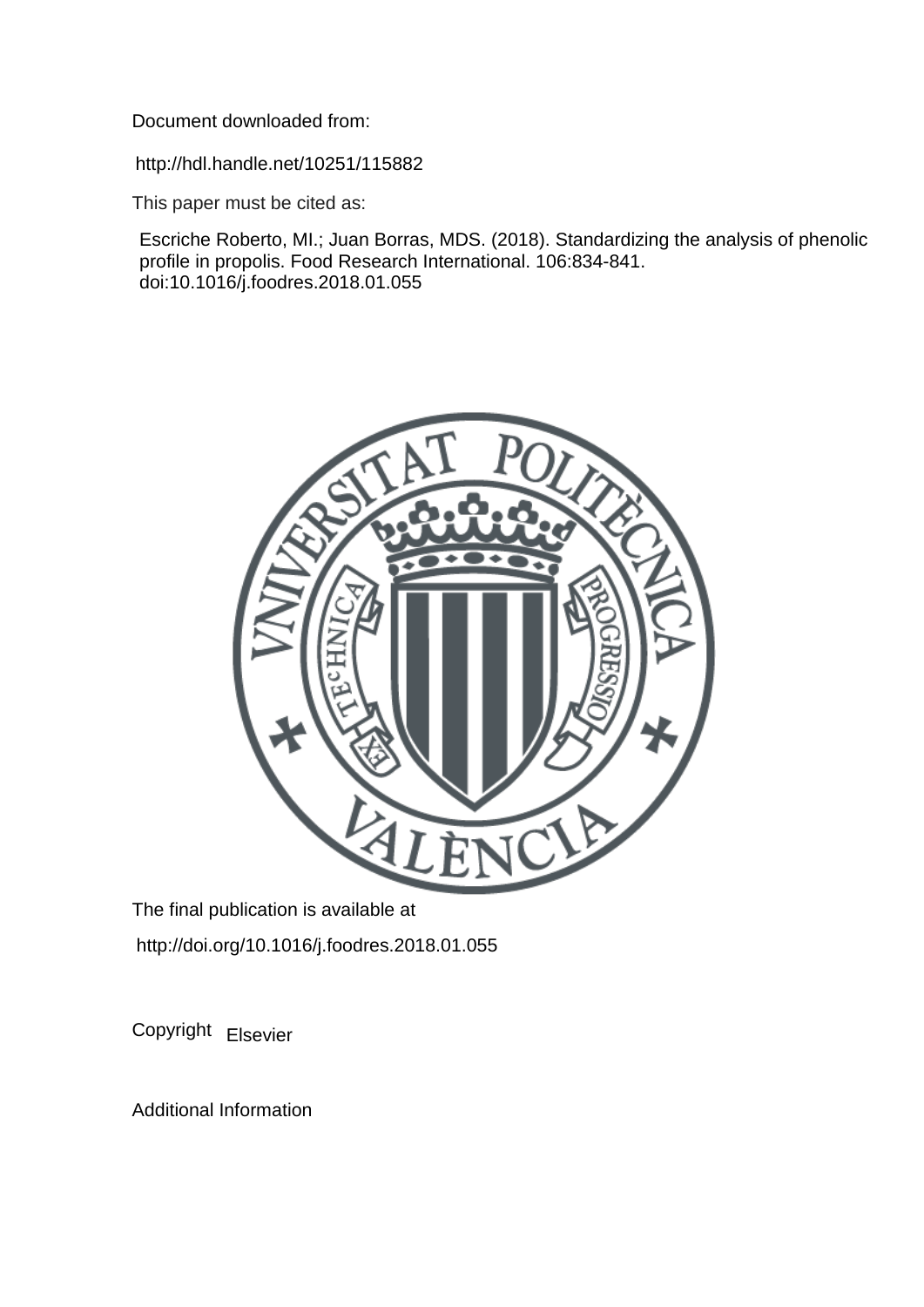# **Standardizing the analysis of phenolic profile in propolis**

Isabel Escriche and Marisol Juan-Borrás

Institute of Food Engineering for Development (IUIAD). Food Technology Department (DTA). Universitat

Politècnica de València. P.O. Box 46022 Valencia, Spain.

\* Correspondence to: Isabel Escriche (iescrich@tal.upv.es)

## **ABSTRACT**

 The analysis of propolis is controversial, hampering the comparison of its biological properties and estimation of its commercial value. This work evaluates the effectiveness of combining maceration and ultrasonication extraction techniques on the yield, total phenol content (Folin-Ciocalteau) and the specific phenolic compounds (HPLC-UV), on propolis from different origins. The extraction method was not significant in any case; therefore ultrasonication is recommended (time-saving) but only when a double extraction is performed. Propolis yield varies significantly between samples, as it includes impurities, consequently the results should be expressed considering the yield (as balsam) instead of raw propolis. Of the 13 quantified phenolic compounds, CAPE and pinocembrin (803 and 701 mg/g balsam) stand out. The phenolic profile of a propolis must be fixed using both total phenol content (with a consensus reference compound) and the specific phenolic compounds, since the latter provides information about compounds that can play a significant antioxidant role.

**Keywords:** Propolis, phenolics, Folin-Ciocalteau, extraction methodology

## **1. Introduction**

 Bees (*Apis mellifera*) use propolis as a sealant to protect their hives against invaders, heat, humidity and wind. They produce this product by collecting resinous substances from the exudates of certain plants that are modified by mixing with enzymes, pollen and wax; therefore, it is composed of resins (50%), waxes (30%), essential oils (10%), pollen (5%) and other organic substances (5%) (Pietta,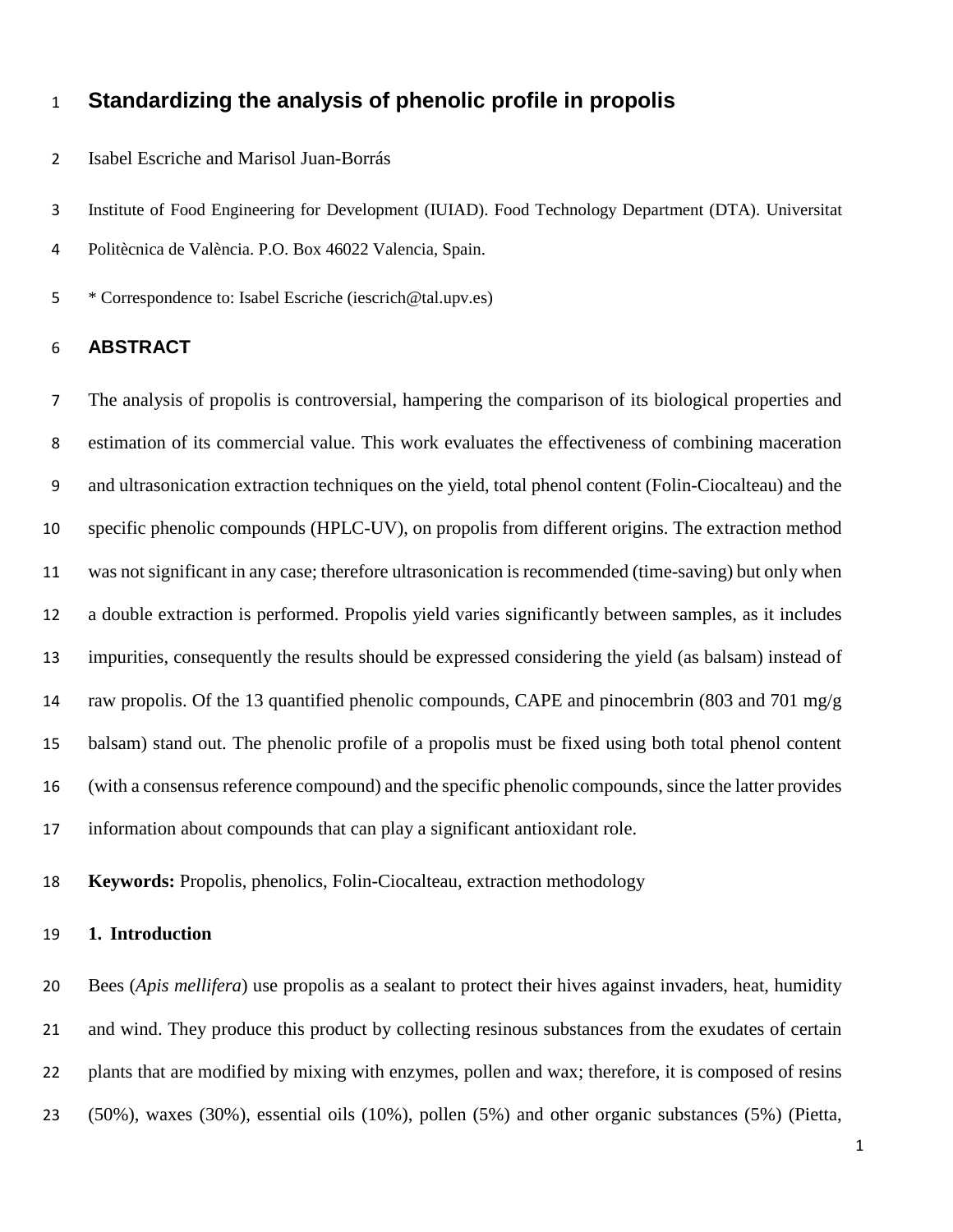Gardana, & Pietta, 2002; Gómez-Caravaca, Gómez-Romero, Arráez-Román, & Segura-Carretero, 2006; Cheng et al., 2013; Pellati, Prencipe, & Benvenuti, 2013). Propolis has traditionally been used for its antioxidant and medicinal properties (antimicrobial, antiviral, antiinflammatory, antitumoral, hepatoprotective and immunomodulary activies) (Osés, et al., 2016). Among the more than 300 compounds identified in this product, phenolic compounds should be highlighted, as they are mainly responsible for its pharmacological and biological activity (Díaz-Carballo, et al., 2008; Pellati, et al., 2013; Yang et al., 2015; Sforcin et al., 2016; Sampietro, Vattuone, & Vattuone, 2016; Freires, de Alencar, & Rosalen, 2016; Alm-Eldeen, Basyony, Elfiky, & Ghalwash, 2017; Soltani, et al, 2017; de Francisco et al., 2017). The presence in these bioactive compounds in propolis is strongly influenced by the vegetation and climate in the region where the bees are kept (Bankova, 2005; Cheng et al., 2013; Soltani et al., 2017).

 Different solvents may be used for extraction of the active components of propolis. Among them, an ethanol/water mixture (70/30) is the most commonly used as it is non-toxic and very efficient at extraction, specially of polyphenols and flavonoids, commonly used as quality criterion in this substance (Cunha, et al., 2004; Popova, et al., 2004; Trusheva, Trunkova, & Bankova, 2007; Popova, et al., 2007; Sampietro, et al., 2016; Alm-Eldeen et al., 2017).

 The final extraction of the bioactive compounds depends on the type and quantity of solvent, temperature and time, and even the procedure used to interact with the crude propolis (Sawaya, da Silva Cunha, & Marcucci, 2011). Maceration is the traditional extraction procedure, although in recent years sonication and microwaves have also been recommended due to their efficiency, time saving and selectivity (Trusheva et al., 2007; Sforcin, 2016).

 Spectrophotometry, especially the Folin-Ciocalteu method, is the most widely used for the routine determination of total content of phenols and certain groups of flavonoids in propolis (Gonzalez et al., 2003; Kumazawa, Hamasaka, & Nakayama, 2004; Popova et al., 2004; Cottica et al., 2015). However,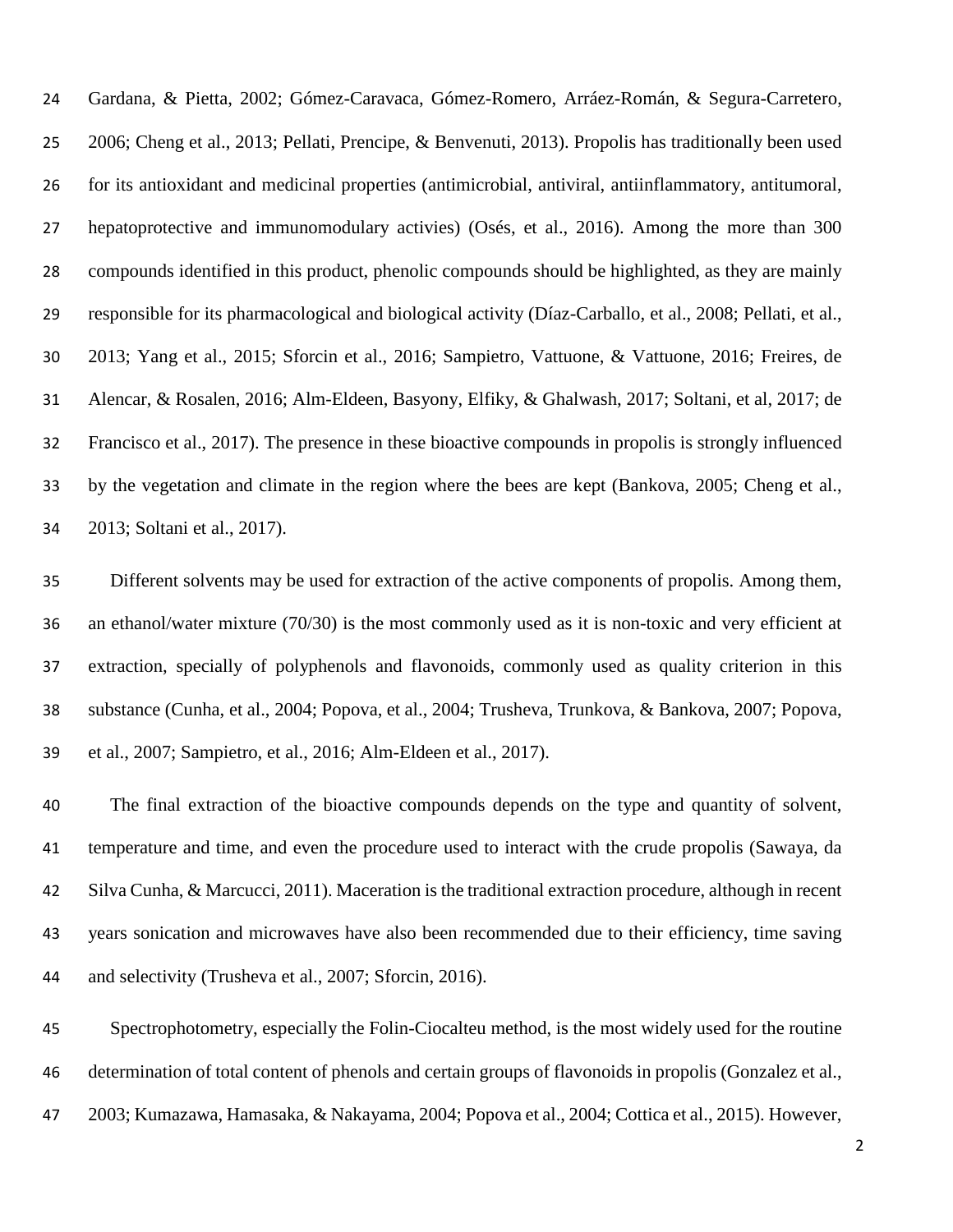other spectrophotometry methodologies have also been used: (DPPH) 1,1-diphenyl-2-picrylhydrazyl (Laskar, Sk, Roy, & Begum, 2010; Cottica et al., 2015); (DNP) 2,4-dinitrophenylhydrazine (Popova et al., 2007) and (ABTS) 2,2-azinobis (3-ethylbenzothiazoline-6-sulfonic acids) (Gülçin et al., 2010; Sun, Wu, Wang, & Zhang, 2015). There is a significant discrepancy in the results reported in the bibliography about total phenolic content. This is mainly due to the difference in the reference compounds chosen for the construction of the calibration curves necessary to express the quantitative result (Cicco, et al., 2009).

 Chromatographic methods, especially HPLC, are used for the separation and quantification of the specific constituent compounds of the phenolic profile, although they are not recommended as routine procedures due to their high cost (Popova et al., 2004; Castro et al., 2014).

 The discrepancy found in everything related to the analysis of propolis (method of extraction or quantification, and criteria to express the results) by researchers and laboratories decisively influences the disparity of results (Andrade et al., 2017; de Francisco et al., 2017). Consequently, it is difficult to compare the biological properties of different "types" of propolis. For this reason, it is necessary to standardize an analytical procedure to determine valid common criteria, and therefore accurately classify propolis according to its composition and commercial value.

 For the aforementioned reasons, the objective of this work was to evaluate the effectiveness of the most used bioactive compound extraction techniques (maceration and ultrasonication) applying different extraction combinations (double maceration, double ultrasonication and maceration followed by ultrasonication) on the yield (with respect to crude propolis), on the total phenol content and on the quantification of specific compounds of the phenolic profile of propolis.

### **2. Materials and Methods**

*2.1. Raw samples*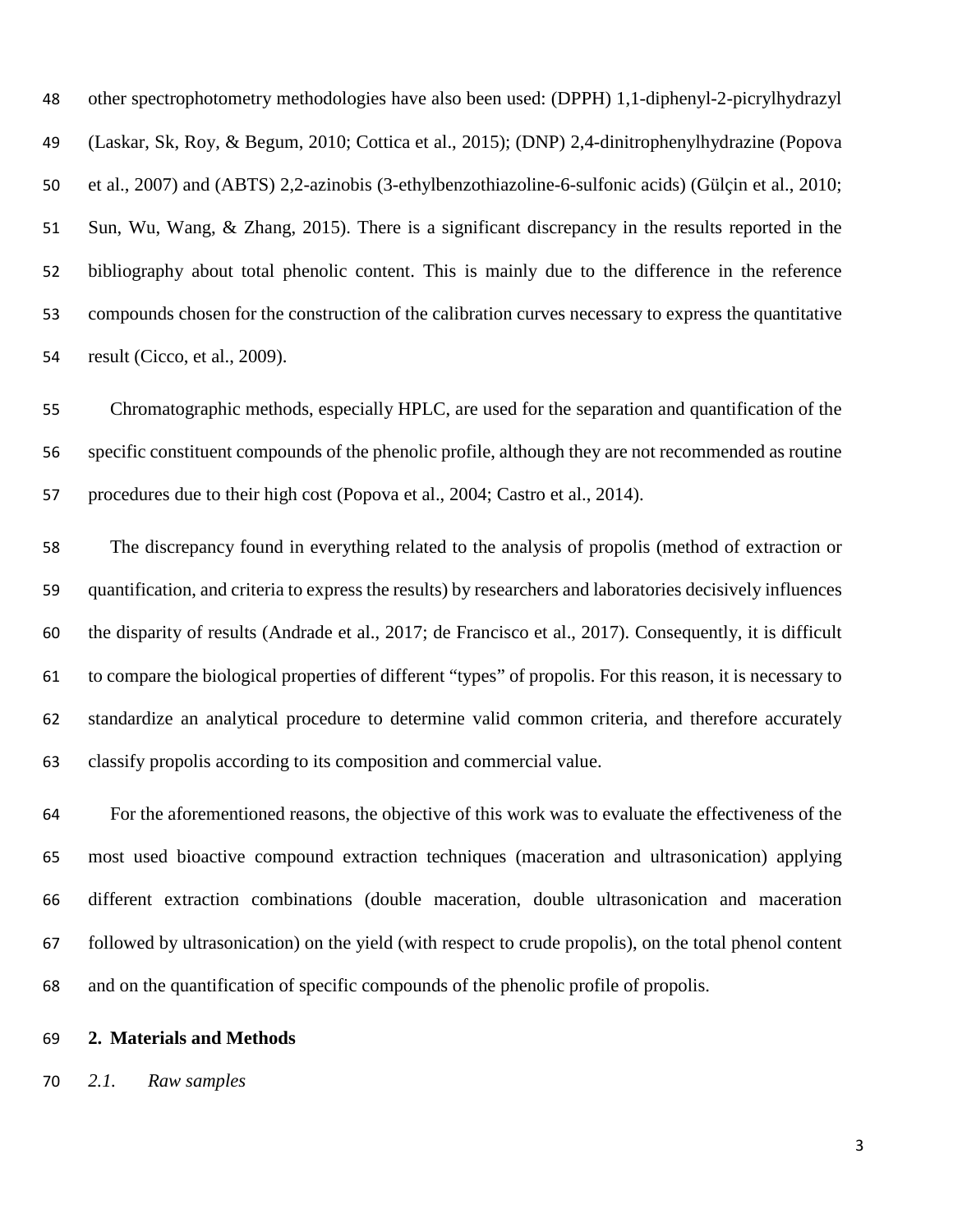Crude propolis from different countries were used in this study to consider a possible range of variability in the phenolic profile. Specifically, 3 samples from Rumania (Suceava County), 2 from Spain (Gestalgar and Montroy municipalities, in Valencian region) and 1 from Honduras(municipality of Siguatepeque, department of Comayagua) were analysed. The samples were collected at the end of summer and beginning of autumn. Each sample from Romania and Spain was harvested from a specific professional apiary, composed of no less than 150 hives. In the case of Honduras the sample came from wild hives collected by the Lencas communities. The samples were stored at -18°C until analysis.

### *2.2. Reagents and solutions*

 The standards used: caffeic acid, rutin, p-coumaric acid, ferulic acid, m-coumaric acid, quercetin, trans-cinnamic acid, apigenin, genistein, kaempferol, chrysin, pinocembrin, caffeic acid phenylethyl ester (CAPE), and acetonitrile were purchased from Sigma–Aldrich (St. Louis, MO, USA). Gallic acid as well as Folin-Ciocalteau reagent were acquired in Scharlab (Barcelona, Spain). All reagents and standards used were HPLC grade, and purified water from a Milli Q system was used throughout the experiments.

## *2.3. Extraction procedure*

 Each crude sample (10-15 g) while still frozen, was ground to homogenize it before extraction. Three different extraction methods were carried out: double maceration (MM), double ultrasonication (UU) and maceration followed by ultrasonication (MU). Each extraction was executed in triplicate.

 *Maceration-Maceration (MM)*: One gram of pulverized sample was weighed and dissolved in 30 mL of 70% ethanolic solution (70:30 ethanol:water). Then, this solution was stirred constantly for 24 hours in a dark room. After that, a 5 min centrifugation (5000 rpm at 5 °C) was carried out and the 93 supernatant was separated from the residue by filtration (Whatman 3) ( $1<sup>st</sup>$  extraction). This process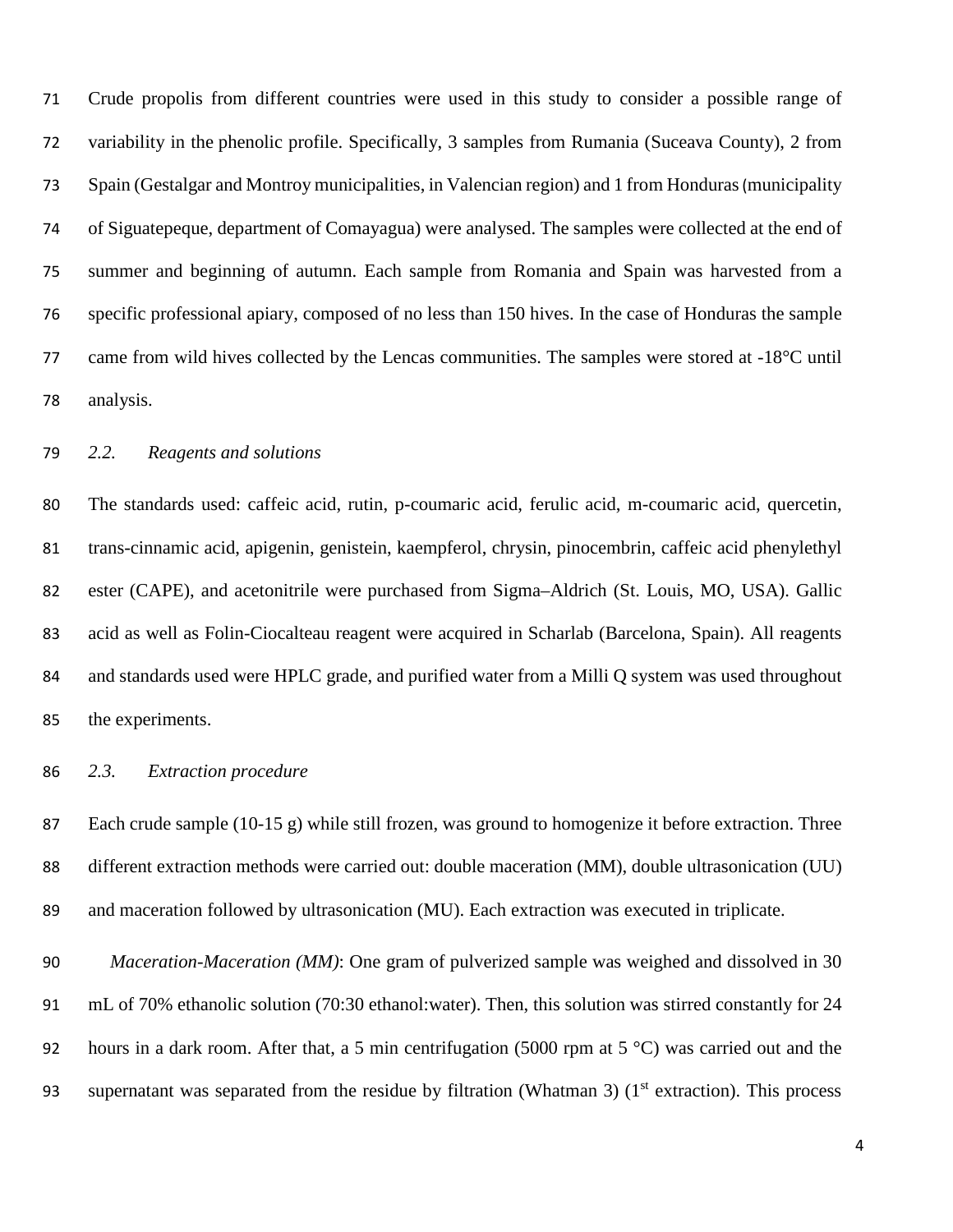94 was repeated on the residue, to obtain a second supernatant ( $2<sup>nd</sup>$  extraction). Both supernatants ( $1<sup>st</sup> +$  $2<sup>nd</sup>$  extraction) where collected in a volumetric flask and topped up to 100 mL using the same 70% ethanol solvent.

 *Ultrasonication-Ultrasonication (UU)*: Again one gram of pulverized sample was weighed and dissolved in 30 mL of 70% ethanolic solution (70:30 ethanol:water). Then, rather than the solution being stirred constantly for 24 hours in a dark room, the extraction process was carried out in an ultrasonic bath at 25ºC for 30 minutes. Then, centrifugation and filtration was carried out as for MM.

 *Maceration–Ultrasonication (MU)*: The first extraction was carried out in the same manner as described for maceration, and then submitted to a second extraction as described for ultrasonication.

 In the UU and MU extraction methods the same number of extracts were considered as described in 104 the MM method: 1<sup>st</sup> extraction, 2<sup>nd</sup> extraction and  $1<sup>st</sup> + 2<sup>nd</sup>$  extraction.

105 The extracts were preserved at -18 °C until the quantification of the "propolis yield" (balsam content), and the determination of the total polyphenols (by spectrophotometry) and specific compounds (by HPLC).

## *2.4. Establishing a standardized quantitative criterion*

 In order to standardize the expression of phenol compounds present in a propolis extract, the yield of the propolis samples (eliminating the impurities) was calculated. The yield was expressed as balsam content (soluble ethanolic fraction) and determined according to Popova el al., 2007. To this end, an aliquot (2.0 mL) of each ethanolic extract was evaporated in a vacuum oven to constant weight. The percentage of yield was calculated following the equation (1):

114 
$$
Yield = \left(\frac{\text{weight of the dry ethanolic extract}}{\text{weight of crude propolis}}\right) * 100
$$
 equation (1)

## *2.5. Spectrophotometric determination of total phenolic content*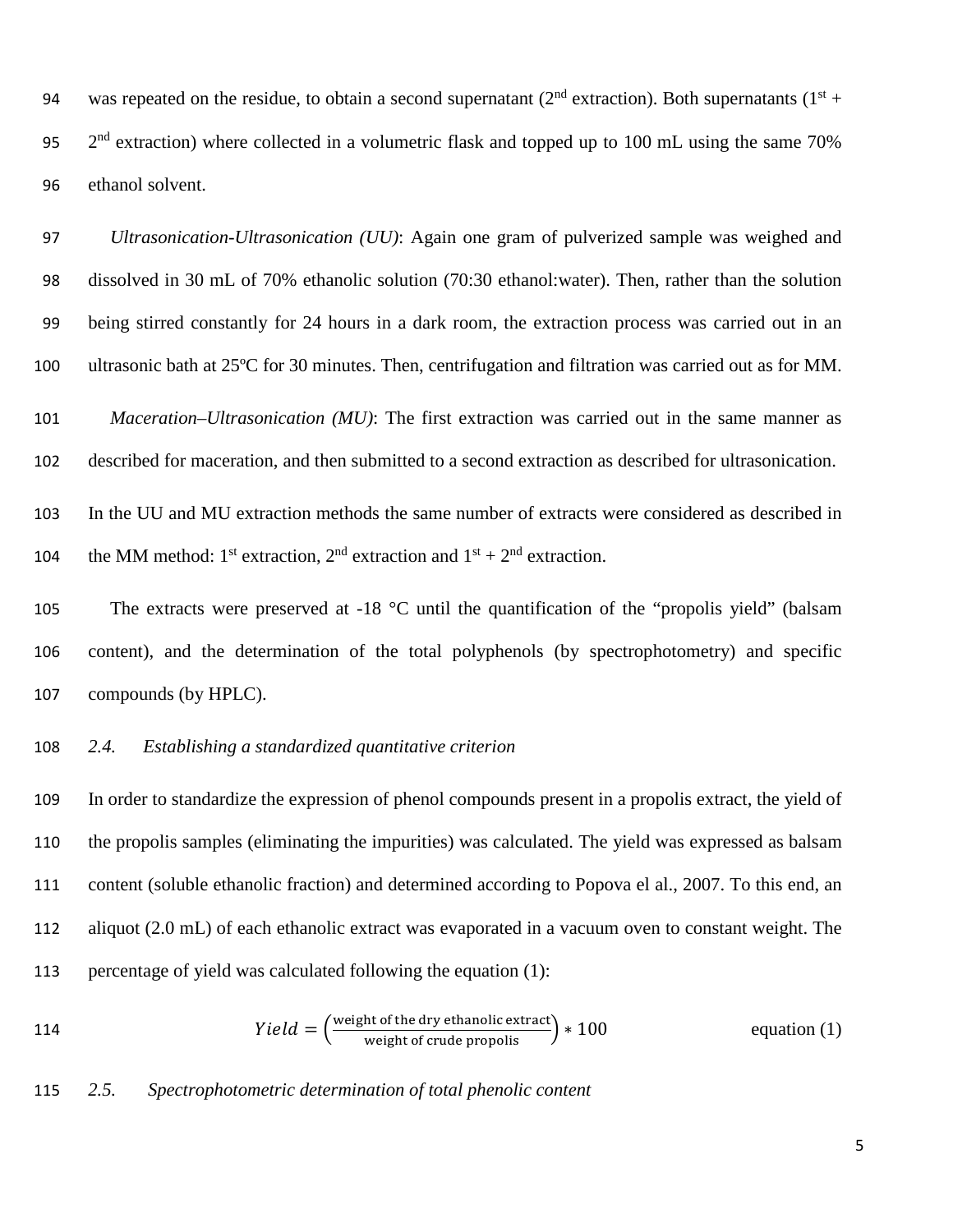The method used to determine the total phenolic content of the propolis extract was based on a slight modification of the procedure described by Cicco et al. (2009). 100 μL of each extract of propolis (1<sup>th</sup>,  $2<sup>nd</sup>$  and  $1<sup>st</sup> + 2<sup>nd</sup>$ ) plus 1900 µL distilled water were placed in a glass tube and then the solution was oxidized by adding 100 μL of Folin-Ciocalteau reagent. After exactly 2 minutes, 800 μL of 5% sodium 120 carbonate (w/v) was added. This solution was maintained in a water bath at  $40^{\circ}$ C for 20 min, and then the tube was rapidly cooled with crushed ice to stop the reaction. The generated blue colour was measured using a spectrophotometer at 760 nm. As the result of the total content of phenolic compounds is clearly dependent on the reference substance used in the calibration curve, three different standards were essayed in this study: rutin, gallic acid and a mixture of pinocembrin/galangin (2:1) (Popova et al., 2004*;* Woisky, & Salatino, 1998). In order to prepare the stock standard solutions, 25 mg of rutin, gallic acid or a pinocembrin/galangin mix (2:1) were dissolved to a final volume of 25 mL methanol in each case and stored at -20 ºC. The calibration curves were carried out at the beginning of each working day from six working standard solutions, which were prepared by appropriate dilution of each stock standard solution with 70 % ethanol. Concentration ranges were: 50-600 μg/mL for rutin, and 50-300 μg/mL for both gallic acid and pinocembrin/galangin (2:1). The ethanolic solution was used as a blank.

## *2.6. Chromatographic determination of the phenolic profile*

 Individual stock solutions of each standard were prepared in methanol at 10 mg/mL, and stored at - 20ºC. The working standard mixture solutions were made by diluting the appropriate amount of each stock standard solution to obtain 5 calibration levels (final concentrations of 5, 10, 20, 200 and 1000 µg/mL).

 An HPLC Agilent 1120 Compact LC, consisting of a binary pump with integrated degasser, an autosampler injector, column oven and UV/VIS detection was used to determine the phenolic profile and EZChrom Elite software for data analysis. Chromatographic separation was carried out on a C18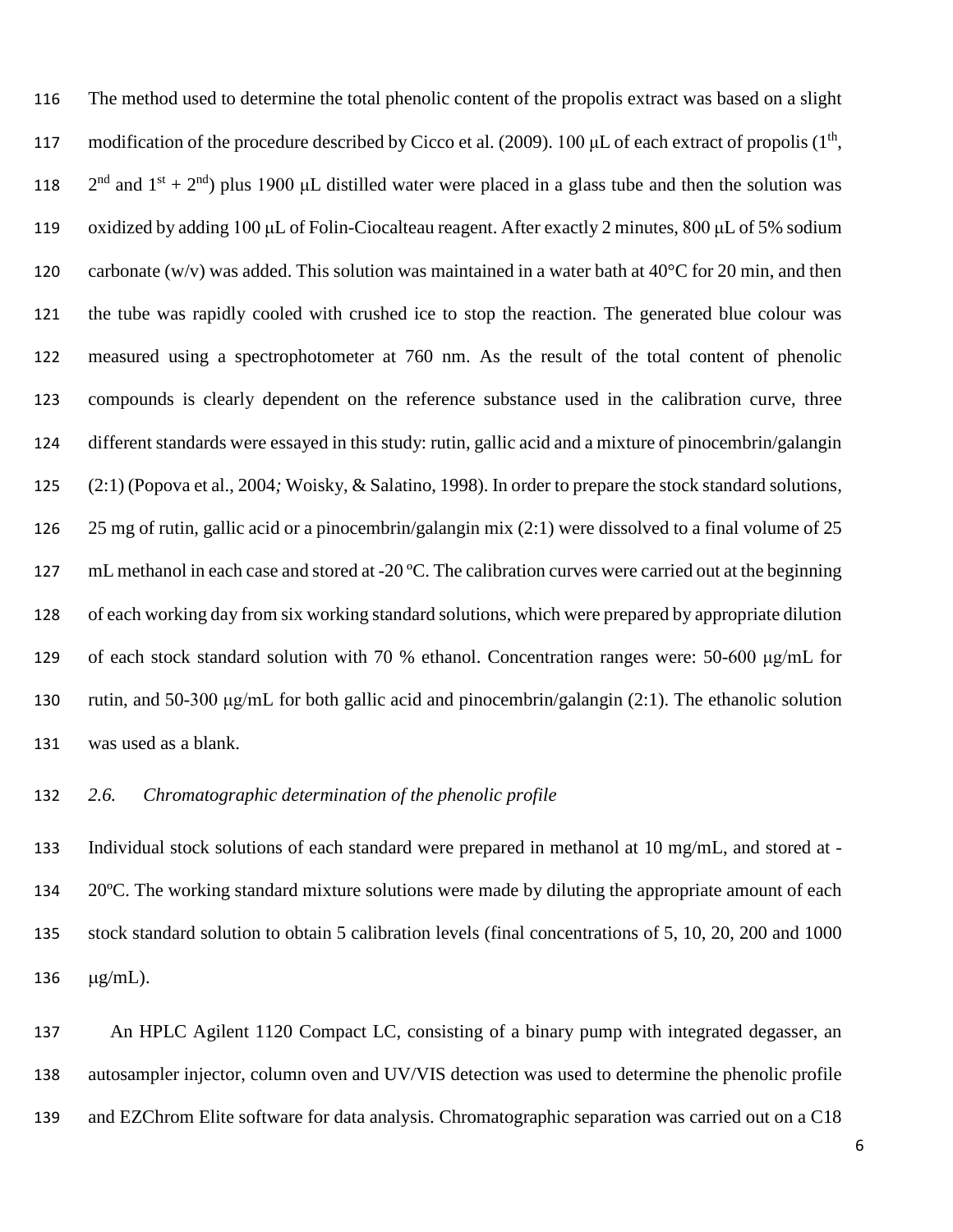column (250 mm x 4.6 mm, 5 µm, Tecnokroma). Chromatographic method was based on information provided by Pellati, F., Orlandini, G., & Benvenuti, S. (2011) with slight modifications. The run time 142 was 30 min, with 1 min post run time. Details about the method are as follows: column oven (30 °C); mobile phase A (5% formic acid); mobile phase B (acetonitrile); flow rate (0.8 mL/min); needle wash (100% acetonitrile); injection volume (1 μL); detection (295 nm). The gradient applied was: 0 min (10% B); 3 min (15% B); 18 min (40% B); 24 min (40% B); 27 min (66% B); 33 min (70% B); 40 min (80% B).

 A blank injection was performed in all the trials to check chromatographic interference in the resolution. The retention times of all the standards were confirmed by individual standard injections. A standard mixture to check the retention times was injected each working day. The samples were filtered through a 0.2 μm pore size membrane filter prior to chromatographic analysis. The analysis were performed in triplicate.

*2.7. Statistical Analysis*

153 A multifactor ANOVA (with LSD test and  $\alpha$ =0.05), using the Statgraphics Centurion program, was applied to evaluate the effect of the method of extraction and the type of propolis sample. The interaction between both factors was also considered. A Principal Component Analysis (PCA), with the software Unscrambler X.10 was also applied to describe the relationship between the methods of extraction and the variables analysed: total phenols and the phenolic profile.

**3. Results**

3.1. *Yield of the propolis samples* 

 Table 1 shows the average and standard deviation of the yield in propolis (expressed as g balsam/100 g crude propolis) obtained by applying three different extraction methods (double maceration "MM", double ultrasonication "UU" and maceration followed by ultrasonication "MU"). Data were obtained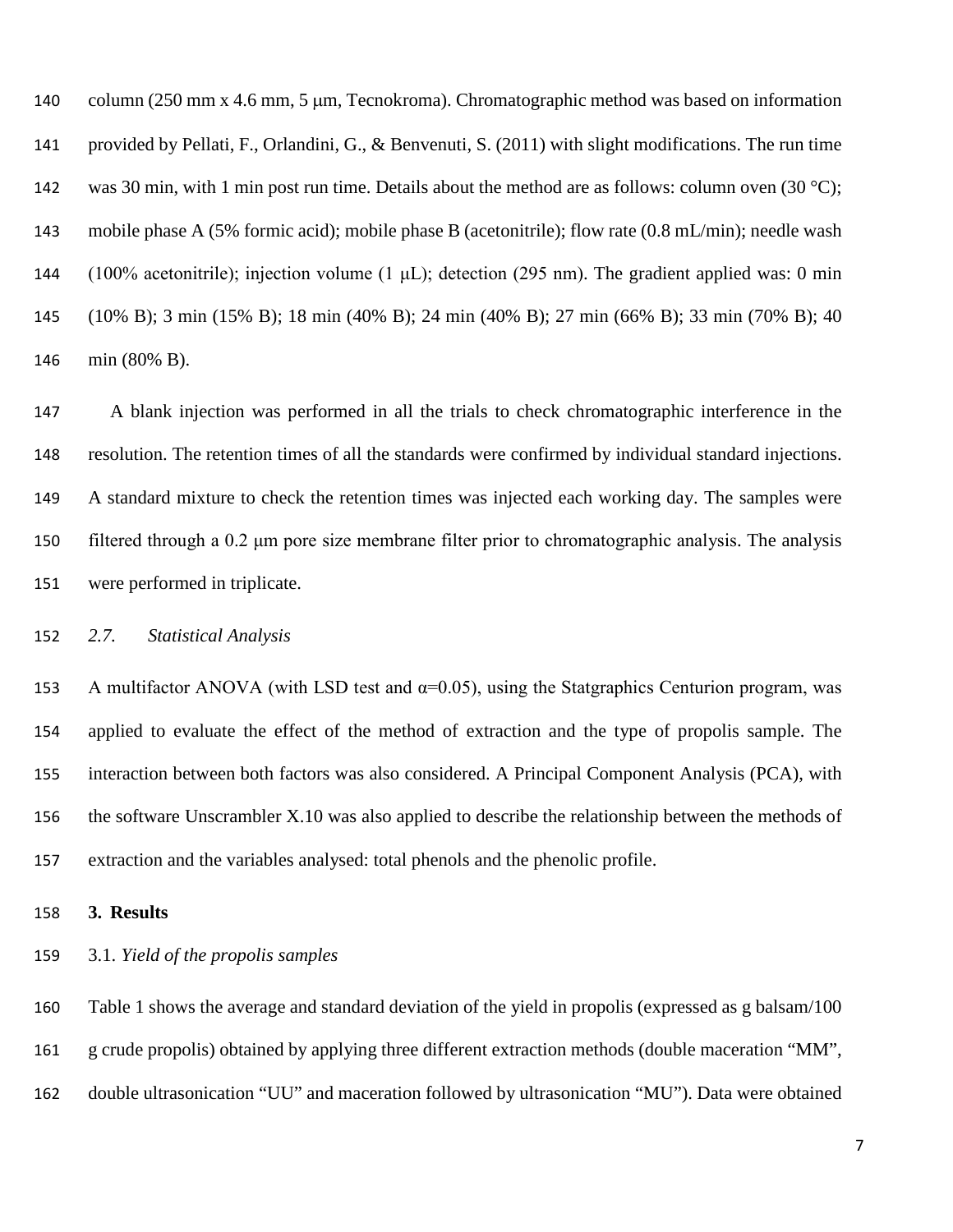163 after a first extraction (1st), after a second extraction ( $2<sup>nd</sup>$ ) and after the combination of both extracts  $(1<sup>st</sup>+2<sup>nd</sup>)$ . In addition, this table shows the result of the multifactor ANOVA (P-value, F-ratio and minimum and maximum LSD values) carried out considering the factors: "method of extraction" and "sample". The respective double interaction of both factors (data not shown) was not significant. The "number of extraction" was not considered as a factor because of the obvious difference between 168 them:  $1^{\text{st}}$  extract,  $2^{\text{nd}}$  extract and  $1^{\text{st}}+2^{\text{nd}}$  extracts.

 Significant differences between samples were observed in relation to the propolis yield. Sample 1 (Romania 1) and sample 5 (Spain 2) showed the highest values for the three methods of extraction applied; whereas sample 2 (Romania 2) and sample 3 (Romania 3) had the lowest. Differences in propolis yield are mainly due to impurities such as: wax, insect remains, splinters of wood from the beehives and other debris in the crude propolis samples. This demonstrates that beekeeping practices decisively influence the final yield of this product, because of the presence of foreign material in the propolis (Stan, Mărghitaş, & Dezmirean, 2011). This is obviously very important when the quality and price of the propolis samples on the market is to be fixed. Therefore, it seems more coherent to express the results of the content of active ingredients in propolis with respect to the yield in terms of the "balsam", instead of the weight of crude propolis. The expression of the yield as balsam has been used by other authors as a way to state the percentage of extracted matter from crude propolis Liu et al., 2006; Trusheva, et al., 2007).

181 In the present study, propolis yield did not vary significantly between the extraction methods  $(1<sup>st</sup>$  $+ 2<sup>nd</sup>$  extraction) since the range of variability is similar in the three cases (MM: 51-80.5 g), MU: 51-183 79.8 g and UU:48.3 to 76.9 g). However, analysing the 1<sup>st</sup> and  $2<sup>nd</sup>$  extraction separately, it is observed 184 that results of the first extraction  $(1<sup>st</sup>)$  for MM and MU are very similar (MM: 46.5-69.6 g balsam/100 and MU: 47.0- 9.0 g balsam/100 g crude propolis) and slightly higher than those obtained from the first extraction of UU (42.0-67.3 g). Moreover, in the second extraction, the opposite behavior was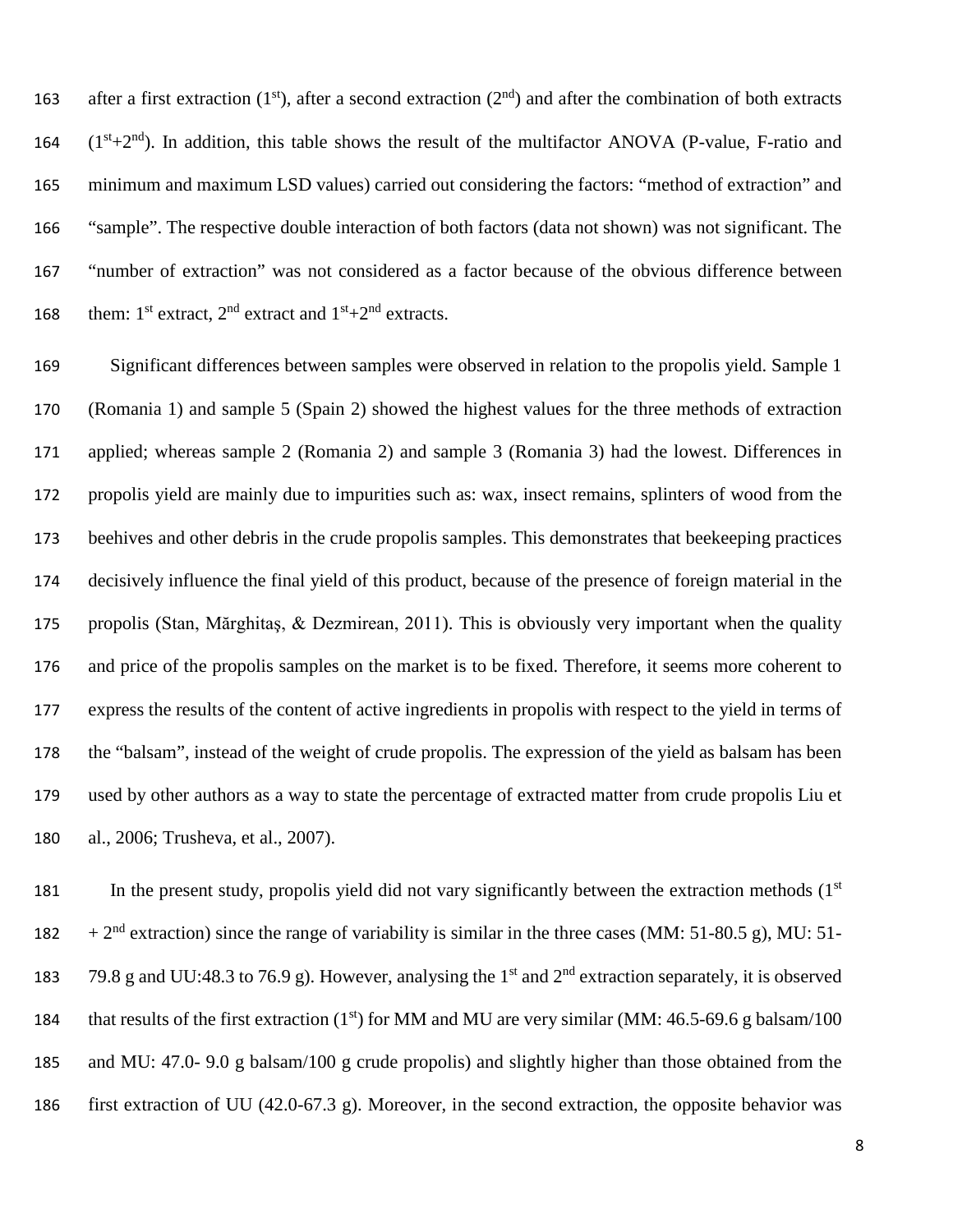187 shown: MM (4 to 6.2 g), MU (from 3.4 to 6.6 g) and UU (from 5.5 to 11.2 g). It is evident that a second extraction in the case of UU compensates for the lower yield observed after the first extraction, with respect to the other methods.

 In view of the yield results, the UU method applying 2 extractions seems more recommendable, even though the final result is very similar to the other two methods, there is considerable time-saving: UU (1 hour), MU (24.5 hours) and MM (48 hours). Liu et al. (2006) and Trusheva et al. (2007) also observed that ultrasonication was the most efficient method in comparison to microwaves or maceration for propolis and medicinal plants respectively. However, in the present study it was shown that ultrasonication is only the best procedure when two consecutive extractions are carried out on the same propolis sample.

## *3.2. Total phenolic content*

 The average values and the standard deviation of total phenolic content quantified in the propolis samples and the ANOVA multifactor ("method of extraction" and "sample") are shown in Table 2. The three different extraction methods (double maceration "MM", double ultrasonication "UU" and maceration followed by ultrasonication "MU") were also considered to evaluate the effectiveness of the extraction method in the recovery of the total phenolic content from crude propolis.

 Total phenolic content was expressed in three ways considering different compounds as calibration references: rutin, gallic acid and pinnocembrin/galangin, as they are indistinctly used in the reported bibliography to measure the total phenolic content in propolis (Popova et al., 2004; Cottica et al., 2015). All this is necessary to compare the results of other reported propolis and to avoid confusion in terms of their active ingredients.

 Again, the advantage of the UU extraction procedure is obvious, as the results are very similar to MU and MM, although considerable time is saved. As mentioned in the previous section for yield,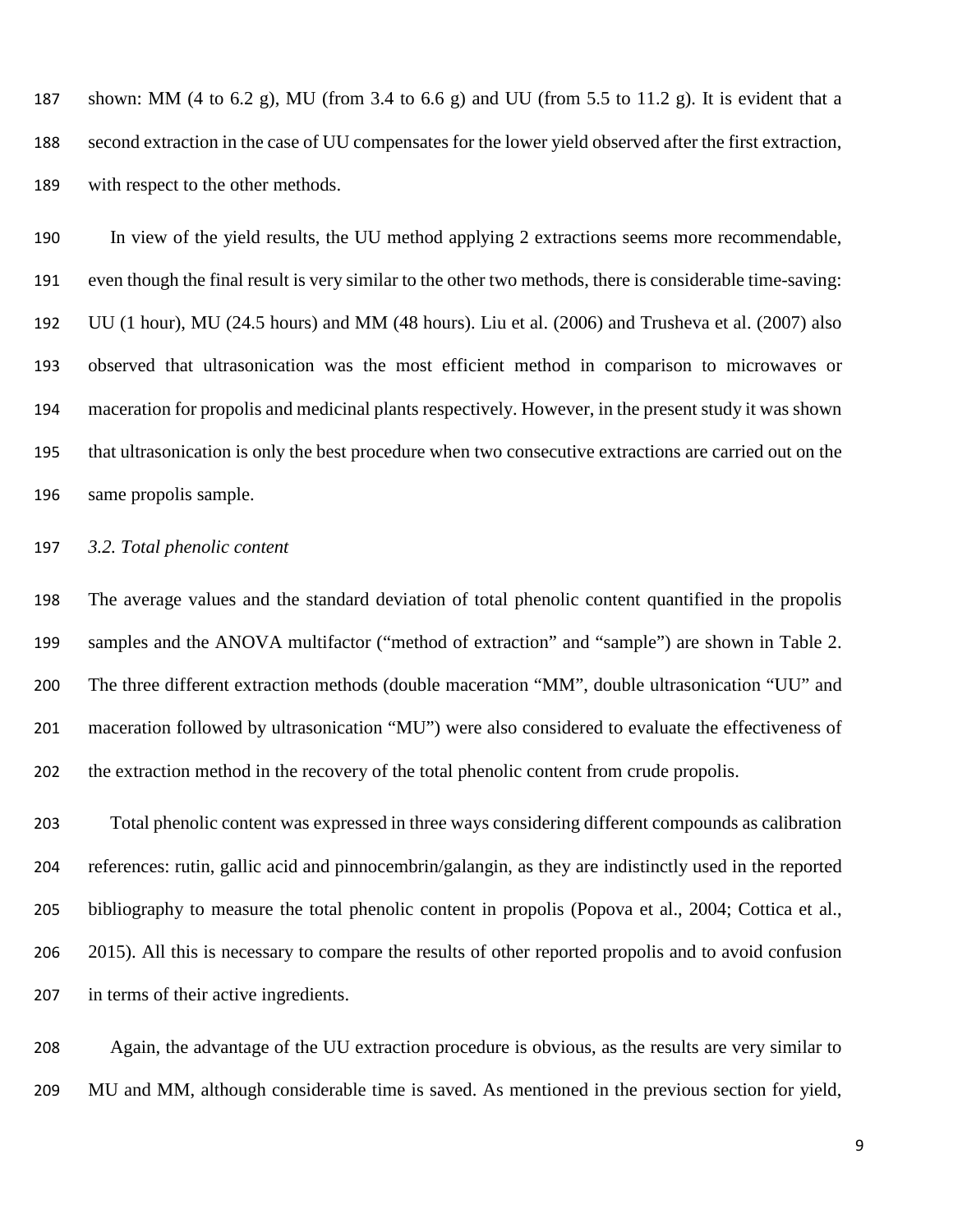although some authors reported the advantages of ultrasonic extraction versus traditional maceration when determining the antioxidant capacity (Trusheva et al., 2007; Azmir et al., 2013), these are only evident when a double extraction of the same sample is performed.

 Instead of per gram of raw propolis, as is usually reported by other authors, the results were shown as per gram of "balsam" (Kumazawa et al., 2004; Laskar et al., 2010; Cottica et al., 2015). This was considered more accurate because, as mentioned before, propolis yield varies significantly between samples as it includes impurities that should be excluded from the weight.

 Table 2 shows that figures for gallic acid and pinocembrin/galangin are of the same order, whereas the figures for rutin are always approximately double (mg/g balsam) for each sample, even though they represent the same level of total phenol content. For instance, total phenolic content expressed as rutin ranged between 169 mg/g balsam in the Honduran sample (sample 6) to 981 mg/g balsam in Sample 5 (Spain 2); whereas if it is expressed as gallic acid or pinocembrin/galangin the values where: 84 and 86 mg/g balsam in sample 6, and 442 and 471 mg/g balsam in Sample 5. It is important to consider this when comparing the results reported by different authors and the data generated by the analytical laboratories. The lack of consensus in the reported works when expressing the total phenol content of propolis, complicates comparison between different types of propolis.

 In the present work, no significant differences were observed for the total phenolic content with respect to the extraction method, but differences were found due to the type of sample. As mentioned before, the sample (S5) from Spain showed the highest average value of total phenolic content and the sample from Honduras (S6) the lowest. The samples from Romania presented intermediate average values but relatively close to those of Spain without significant differences between them.

 It is difficult to compare the results of the total phenolic content found in the present work with those reported in the bibliography, because even after using the same analytical method (Folin– Ciocalteau procedure), the results could be expressed differently since other reference compounds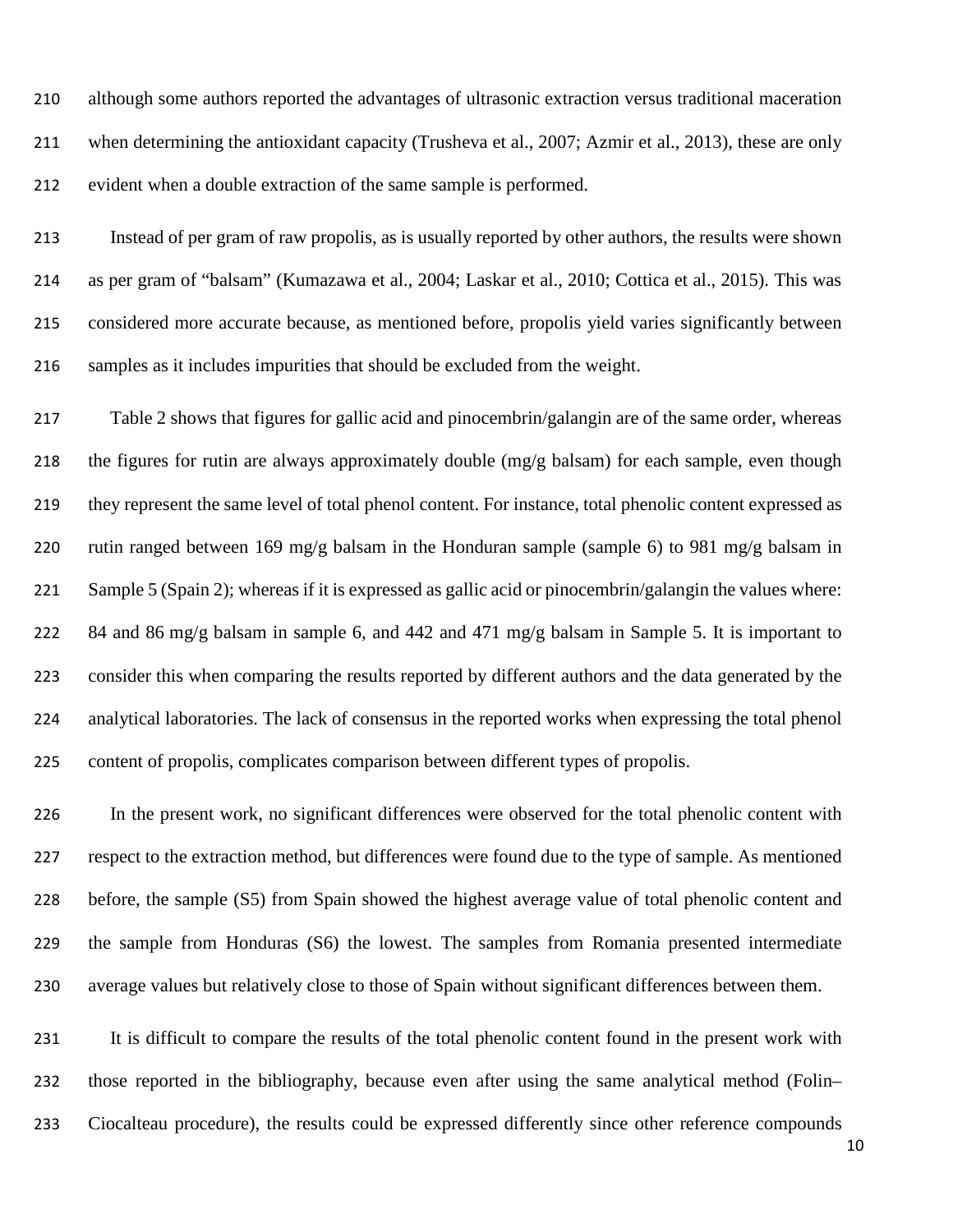(calibration standards) were used. For instance, Popova et al (2004) used a mixture of pinocembrin 235 and galangin as a reference (expressing the results as mg/mL extract). In poplar-type propolis these authors reported values from 19.0 to 28.3 mg pinocembrin and galangin /mL of extract. Gonzalez et al., 2003, used gallic acid, quercetin, 3,4-dihydroxybenzoic acid, caffeic acid and vanillin as reference compounds but showed the results as a percentage of raw propolis, while Kumazawa et al., 2004 and Cottica et al., 2015 used gallic acid as a calibration standard, assessing the total polyphenol content as mg of gallic acid equivalent per gram of propolis (mg GAE/ g propolis). The last authors reported 241 values of 199.35 and 65.92 mg GAE/g propolis using ethanol-water extractions for Canadian propolis.

#### *3.3. Phenolic profile*

 The average values and standard deviation of the quantified phenolic compounds in propolis samples (expressed as mg of compounds/g balsam) obtained applying three different extraction methods: double maceration (MM), double ultrasonication (UU) and maceration followed by ultrasonication (MU) are shown in Table 3. Data were obtained after the combination of two extracts carried out on 247 the same propolis sample  $(1<sup>st</sup>+2<sup>nd</sup>)$  to achieve the maximum possible extraction as demonstrated in the previous sections. This table also shows the ANOVA results (F-ratio and significant differences) obtained for two factors: method of extraction and type of propolis.

 Most of the compounds are found in the six kinds of propolis, but in different quantitative proportions. Of the 13 quantified compounds, all of them showed significant differences between samples and only one presented significant differences considering the method of extraction. This result demonstrates the influence of the kind of propolis on the quantification of this type of 254 compound. In the present work, the most abundant compounds found were CAPE (771-803 mg/g) 255 balsam) and pinocembrin (606-701 mg/g balsam), both in Sample 5 (Spain 2). Furthermore, this sample showed the highest significant values for: kaemferol (323-357 mg/g balsam), chrysin (332- 343 mg/g balsam), m-coumaric acid (134-152 mg/g balsam), caffeic acid (79-88 mg/g balsam),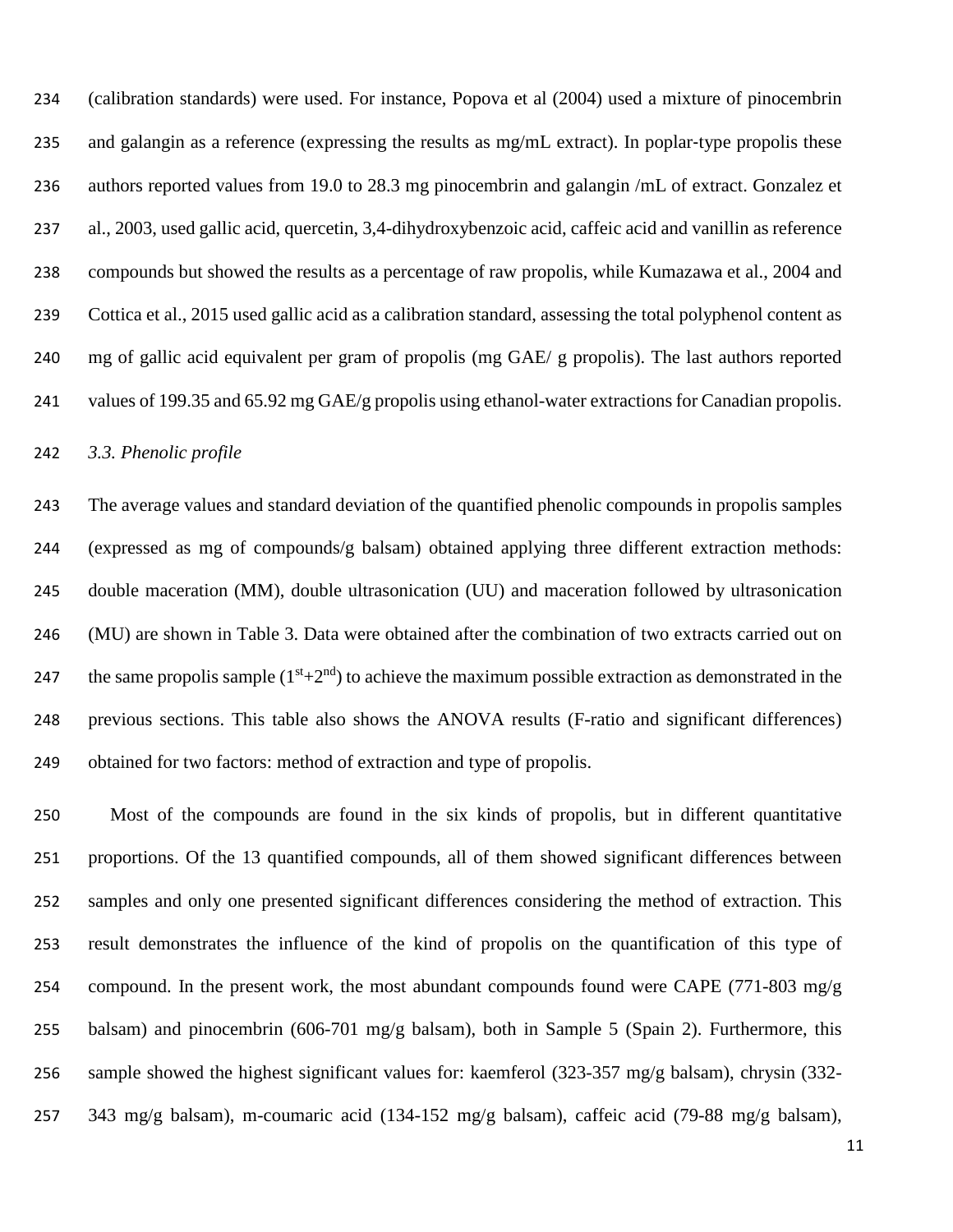quercetin (38-43 mg/g balsam) and apigenin (36-40 mg/g balsam). The rest of the compounds analyzed were more abundant in sample 1 "Romania 1" (p-coumaric 278-284 mg/g balsam, ferulic 243-260 mg/g balsam, rutin 56-79 mg/g balsam and genistein 7-14 mg/g balsam). Sample 6 (Honduras) stands out both for the absence of 5 out of the 13 compounds analyzed and for the low quantities of the identified compounds. However, this sample is the only one that contains trans- cinnamic acid (48-59 mg/g balsam) together with sample 3 "Romania 3" (55-66 mg/g balsam). The sample from Honduras differs greatly from the other samples, as the chromatograms revealed the presence of abundant unknown peaks. This suggests that this propolis contains other phenolic compounds not considered in this study, which could be the subject of future research.

 European propolis from Ukraine and Bulgaria mainly contained pinobanksin (14.7 mg/g of ethanolic extract) and chrysin (120.4 of mg/g of ethanolic extract) (Kumazawa et al. 2004), while propolis from China (Beijing) had caffeic acid (3.74 mg/g propolis) as the major phenolic acid and pinobanksin-3-O-acetate (69.36 mg/g propolis) and as the main flavonoid (Sun et al., 2015).

 In order to evaluate the global effect of the method of extraction and the type of propolis on the total phenolic content and the phenolic profile, a principal component analysis (PCA) was performed. Figure 1 shows the PCA bi-plot of scores and loading, where the codes for each point correspond to "method of extraction-number of sample". Two principal components explained 84% of the variations in the data set: PC1 (58%) and PC2 (26%). The first thing to note when looking at the PCA is that all the samples of propolis are clearly differentiated. It is also noteworthy that there is a certain proximity between samples from the same country: samples 1, 2 and 3 from Rumania (upper quadrants) and samples 4 and 5 from Spain (bottom right quadrant). The approximations between samples indicate some similarity in terms of the variables analyzed, which is logical since the environmental conditions and vegetation decisively influence the characteristics of propolis (Bankova, 2005; Popova et al., 2007).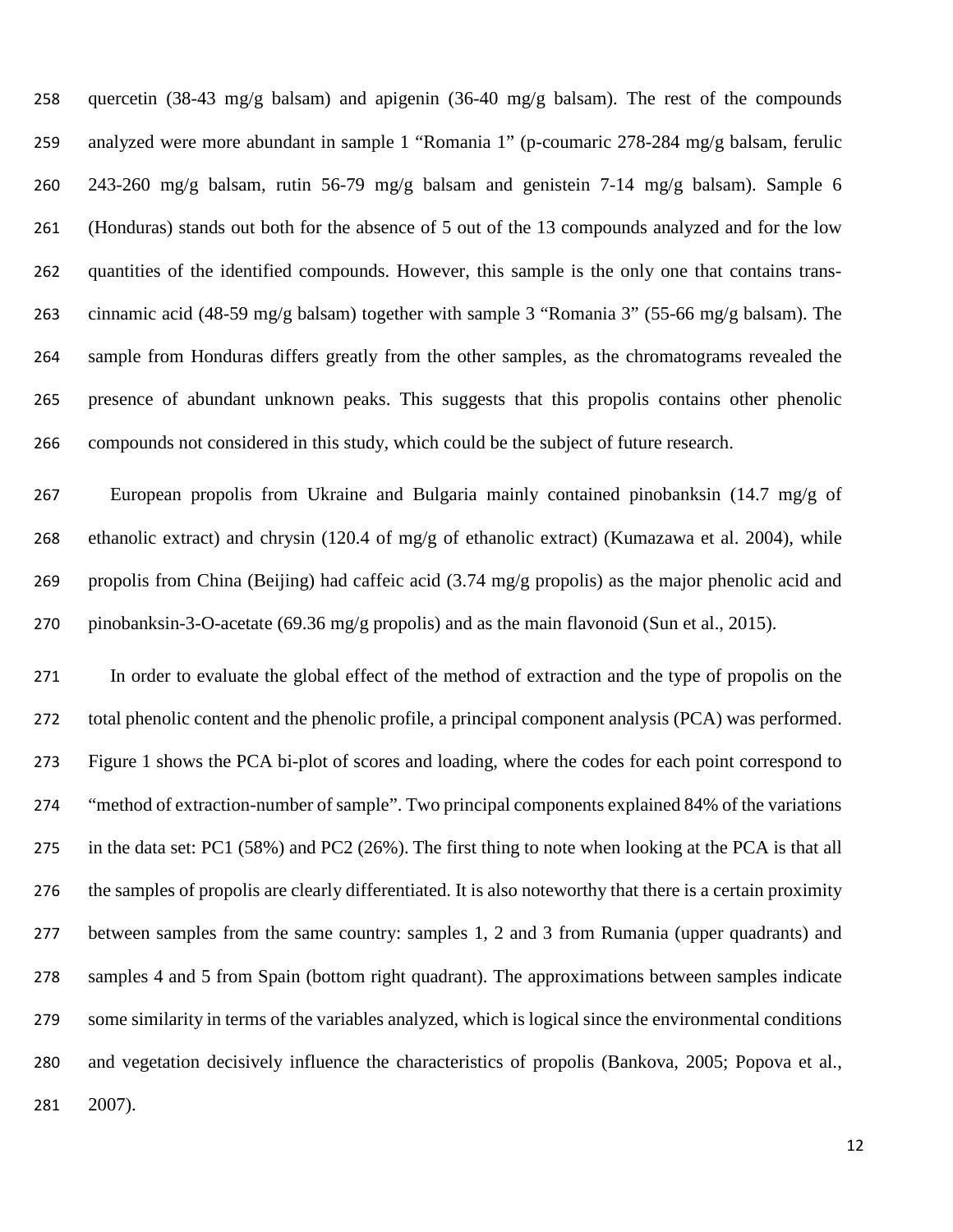When analysing the PCA plot in more detail, it can be observed that for the same sample there is practically no difference with respect to the extraction method applied. This indicates that the method of extraction has no effect whatsoever on the analysed parameters as the score points are mainly grouped according to the type of propolis.

 The loading plot clearly shows that certain compounds are responsible for differentiation between samples: CAPE, kaemferol, chrysin, apigenin, pinocembrin, caffeic acid, m-coumaric acid and quercetin, associated with PC1 are characteristic of samples 4 and 5, as trans-cinamic is for sample 6 and ferulic acid, p-coumaric, genistein and rutin (corresponding to PC2) are for samples 1 and 2. However, sample 3 has an intermediate position among all of them.

### **4. Conclusions**

 An accurate standardization of the phenolic profile of propolis is required in order to define quality criteria and therefore support the estimation of the commercial value of this expensive natural product. This must focus not only on the active chemical composition, but also on the use of adequate analytical protocols defining solvents, extraction procedures, and what is equally important, the criteria to express the results. Working only with standardized methodology (accepted by all the agents involved: scientists, traders, public administration and analytical laboratories) will make it possible to have reliable and comparable data.

 In the present work, it was found that propolis type had a greater influence on the yield, on total phenol content and on individual phenolic compounds than did the method of extraction. This paper has demonstrated that ultrasonication is more suitable than maceration as a method for extraction of phenolic compounds in propolis, as this procedure saves a considerable amount of analysis time. However, this is the case only if a double extraction is performed on the same sample; since it requires only 1 hour even after performing the extraction twice. The results should be expressed considering the yield and not the raw propolis, because of the impurities included in the propolis samples. The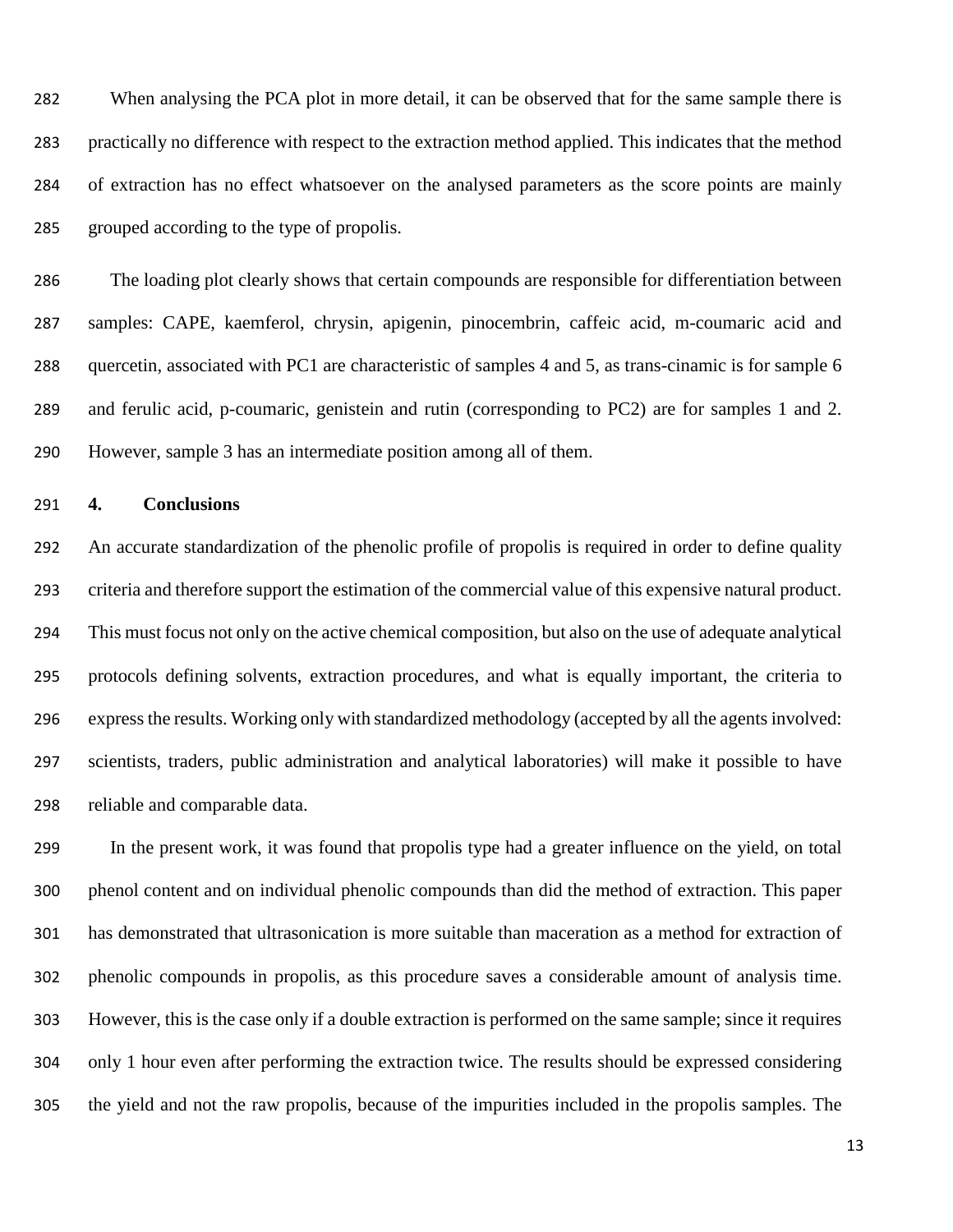value of total phenol content is comparable between propolis only when the same reference compounds are used. It seems daring to define the antioxidant capacity of a propolis by means of analyzing only the total phenol content, since this total value does not necessarily reflect the presence of certain compounds that can play a significant antioxidant role.

### **Acknowledgments**

 The research was funded by the 2016 ADSIDEO-Cooperación Programa of the Centre for Development Cooperation of the Universitat Politècnica de València (Spain).

 The authors would like to thank PhD. Mircea Oroian (Faculty of Food Engineering, Stefan cel Mare University of Suceava, Suceava, Romania), PhD. Claudia Leticia Cárcamo (Siguatepeque, Departamento de Comayagua, Honduras) and the company Melazahar Cooperativa Valenciana for providing the samples from Romania, Honduras and Spain, respectively.

## **References**

- Alm-Eldeen, A. A., Basyony, M. A., Elfiky, N. K., & Ghalwash, M. M. (2017). Effect of the Egyptian
- propolis on the hepatic antioxidant defense and pro-apoptotic p53 and anti-apoptotic bcl2 expressions in aflatoxin B1 treated male mice. *Biomedicine & Pharmacotherapy*, *87*, 247-255.
- Andrade, J.K.S., Marina, D., Santos de Oliveira, C., Nunes, M. L., Narendra, N. (2017). Evaluation
- of bioactive compounds potential and antioxidant activity of brown, green and red propolis from
- Brazilian northeast region. *Food Research International, 101,* 129-138.
- Azmir, J., Zaidul, I. S. M., Rahman, M. M., Sharif, K. M., Mohamed, A., Sahena, F., & Omar, A. K.
- M. (2013). Techniques for extraction of bioactive compounds from plant materials: a review.
- *Journal of Food Engineering, 117*, 426-436.
- Bankova, V. (2005) Chemical diversity of propolis and the problem of standardization. J*ournal of*
- *Ethnopharmacology 100*, 114–117.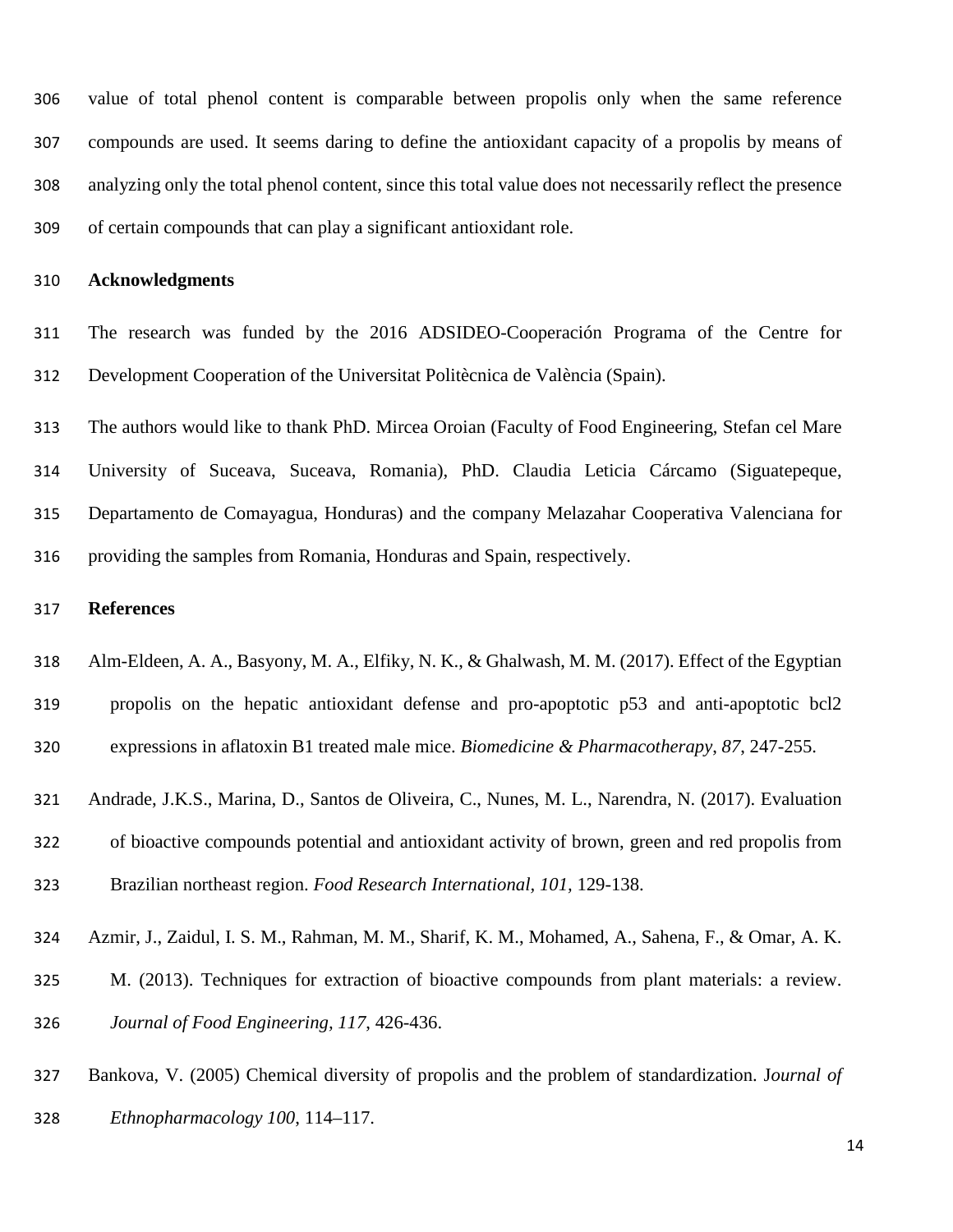- Castro, C., Mura, F., Valenzuela, G., Figueroa, C., Salinas, R., Zuñiga, M. C., Torres, J.L, Fuguet, E. & Delporte, C. (2014). Identification of phenolic compounds by HPLC-ESI-MS/MS and antioxidant activity from Chilean propolis. *Food Research International, 64,* 873-879.
- Cheng, H., Qin, Z. H., Guo, X. F., Hu, X. S., & Wu, J. H. (2013). Geographical origin identification
- of propolis using GC–MS and electronic nose combined with principal component analysis. *Food*
- *Research International*, *51*, 813-822.
- Cicco, N., Lanorte, M. T., Paraggio, M., Viggiano, M., & Lattanzio, V. (2009). A reproducible, rapid and inexpensive Folin–Ciocalteu micro-method in determining phenolics of plant methanol extracts. *Microchemical Journal*, *91*, 107-110.
- Cottica, S. M., Sabik, H., Antoine, C., Fortin, J., Graveline, N., Visentainer, J. V., & Britten, M.
- (2015). Characterization of Canadian propolis fractions obtained from two-step sequential extraction. *LWT-Food Science and Technology, 60*, 609-614.
- Cunha, I., Sawaya, A. C., Caetano, F. M., Shimizu, M. T., Marcucci, M. C., Drezza, F. T., Povia, S.
- G., & Carvalho, P. D. O. (2004). Factors that influence the yield and composition of Brazilian propolis extracts. *Journal of the Brazilian Chemical Society*, *15*, 964-970.
- de Francisco, L., Pinto, D., Rosseto, H., Toledo, L, Santos, R, Tobaldini-Valério, F. Svidzinsk, T.,
- Bruschi, M., Sarmento, B., Oliveira, M.B., & Rodrigues, F. (2017). Evaluation of radical
- scavenging activity, intestinal cell viability and antifungal activity of Brazilian propolis by-product.
- *Food Research International.* Accepted Manuscript *doi:10.1016/j.foodres.2017.11.046.*
- Díaz-Carballo, D., Malak, S., Bardenheuer, W., Freistuehler, M., & Reusch, H. P. (2008). The
- contribution of plukenetione A to the anti-tumoral activity of Cuban propolis. *Bioorganic &*
- *Medicinal Chemistry*, *16*, 9635-9643.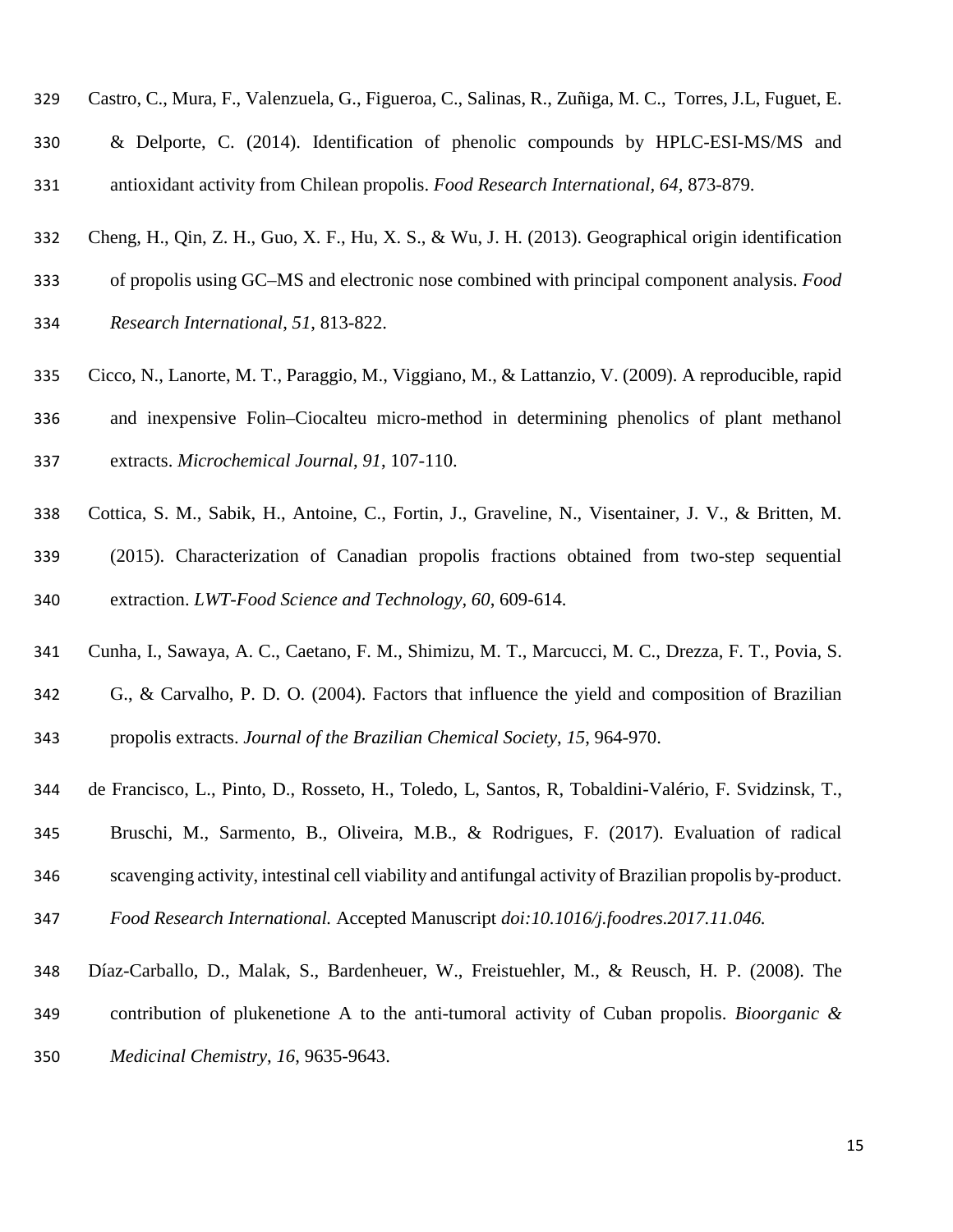- Freires, I. A., de Alencar, S. M., & Rosalen, P. L. (2016). A pharmacological perspective on the use
- of Brazilian red propolis and its isolated compounds against human diseases. *European Journal of Medicinal Chemistry*, *110*, 267-279.
- Gómez-Caravaca, A. M., Gómez-Romero, M., Arráez-Román, D., Segura-Carretero, A., &
- Fernández-Gutiérrez, A. (2006). Advances in the analysis of phenolic compounds in products
- derived from bees. *Journal of Pharmaceutical and Biomedical Analysis*, *41*, 1220-1234.
- González, M., Guzmán, B., Rudyk, R., Romano, E., & Molina, M. A. (2003). Spectrophotometric determination of phenolic compounds in propolis. *Acta Farmaceutica Bonaerense, 22*, 243-248.
- Gülçin, I., Bursal, E., Şehitoğlu, M. H., Bilsel, M., & Gören, A. C. (2010). Polyphenol contents and
- antioxidant activity of lyophilized aqueous extract of propolis from Erzurum, Turkey. *Food and Chemical Toxicology, 48,* 2227-2238.
- Kumazawa, S., Hamasaka, T., & Nakayama, T. (2004). Antioxidant activity of propolis of various geographic origins. *Food Chemistry, 84,* 329-339.
- Laskar, R. A., Sk, I., Roy, N., & Begum, N. A. (2010). Antioxidant activity of Indian propolis and its chemical constituents. *Food Chemistry, 122,* 233-237.
- de Francisco, L., Pinto, D., Rosseto, H., Toledo, L, Santos, R, Tobaldini-Valério, F. Svidzinsk, T.,
- Bruschi, M., Sarmento, B., Oliveira, M.B., & Rodrigues, F. Evaluation of radical scavenging activity, intestinal cell viability and antifungal activity of Brazilian propolis by-product. *Food*
- *Research International.* Accepted Manuscript *doi:10.1016/j.foodres.2017.11.046*
- Liu, Z., Ding, L., Zhang, H., Hu, X., Bu, F. (2006). Comparison of the Different Extraction Methods
- of Flavonoids in Epimedium Koreamum Nakai by HPLC-DAD-ESI-MSn. *Journal of Liquid*
- *Chromatography & Related Technologies, 29*, 710-731.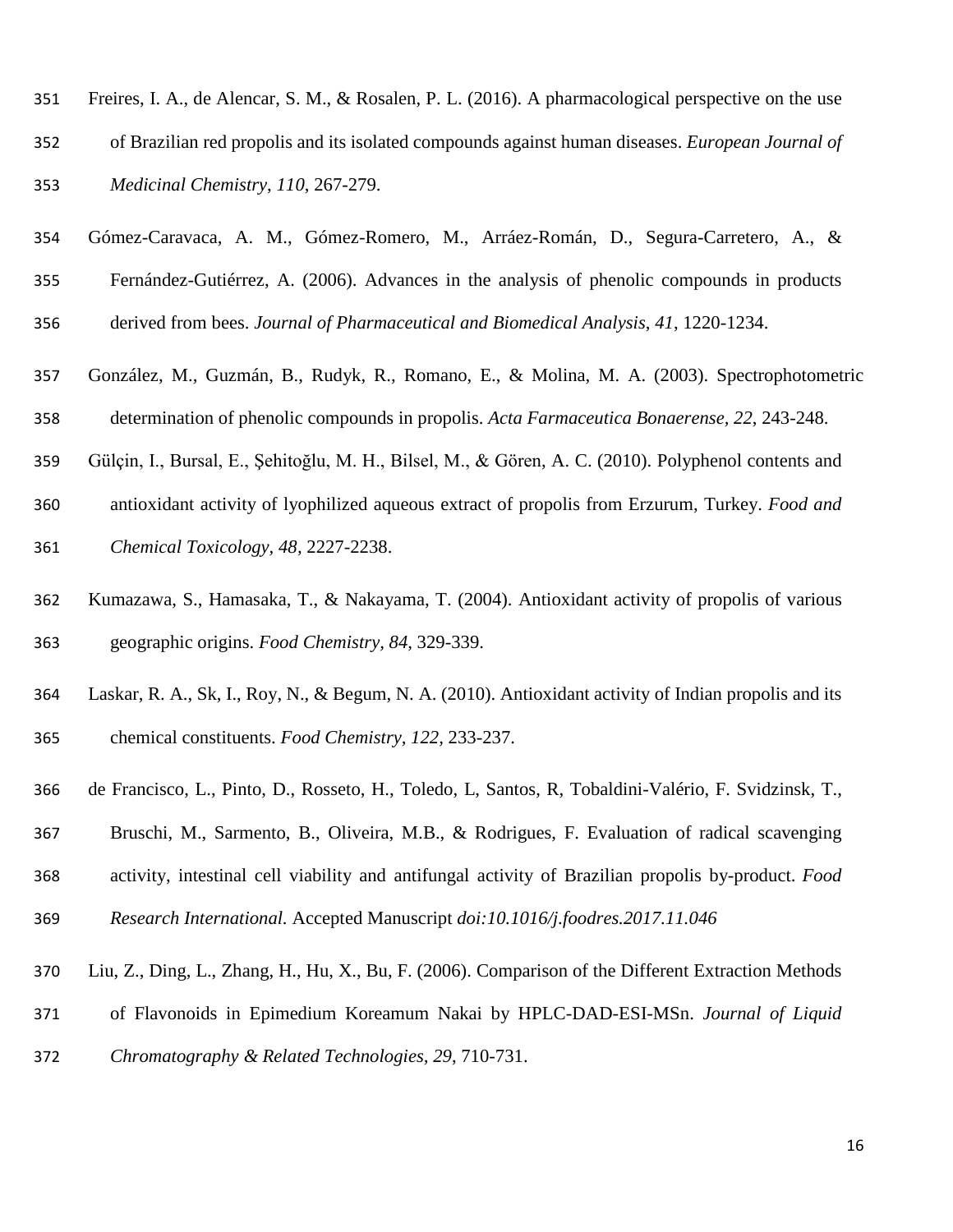- Osés, S.M., Pascual-Maté, A. Fernández-Muiño, M.A., López-Díaz, & Sancho, M.T. (2016). Bioactive properties of honey with propolis, *Food Chemistry, 196,* 1215–1223.
- Pellati, F., Orlandini, G., & Benvenuti, S. (2011). HPLC-DAD and HPLC-ESI-MS/MS methods for
- metabolite profiling of propolis extracts. *Journal of Pharmaceutical and Biomedical Analysis,* 55(5), 934-948.
- Pellati, F., Prencipe, F. P., & Benvenuti, S. (2013). Headspace solid-phase microextraction-gas
- chromatography–mass spectrometry characterization of propolis volatile compounds. *Journal of Pharmaceutical and Biomedical Analysis*, *84*, 103-111.
- Pietta, P. G., Gardana, C., & Pietta, A. M. (2002). Analytical methods for quality control of propolis. *Fitoterapia*, *73*, S7-S20.
- Popova, M., Bankova, V., Butovska, D., Petkov, V., Nikolova‐Damyanova, B., Sabatini, A. G., Marcazzan, G. L., & Bogdanov, S. (2004). Validated methods for the quantification of biologically
- active constituents of poplar‐type propolis. *Phytochemical analysis*, *15*, 235-240.
- Popova, M. P., Bankova, V. S., Bogdanov, S., Tsvetkova, I., Naydenski, C., Marcazzan, G. L., &
- Sabatini, A. G. (2007). Chemical characteristics of poplar type propolis of different geographic origin. *Apidologie*, *38*, 306-311.
- Sampietro, D. A., Vattuone, M. M. S., & Vattuone, M. A. (2016). Immunomodulatory activity of Apis
- mellifera propolis from the North of Argentina. *LWT-Food Science and Technology, 70,* 9-15.
- Sawaya, A. C. H. F., da Silva Cunha, I. B., & Marcucci, M. C. (2011). Analytical methods applied to
- diverse types of Brazilian propolis. *Chemistry Central Journal*, *5*, 27.
- Sforcin, J. M. (2016). Biological properties and therapeutic applications of propolis. *Phytotherapy Research, 30*, 894-905.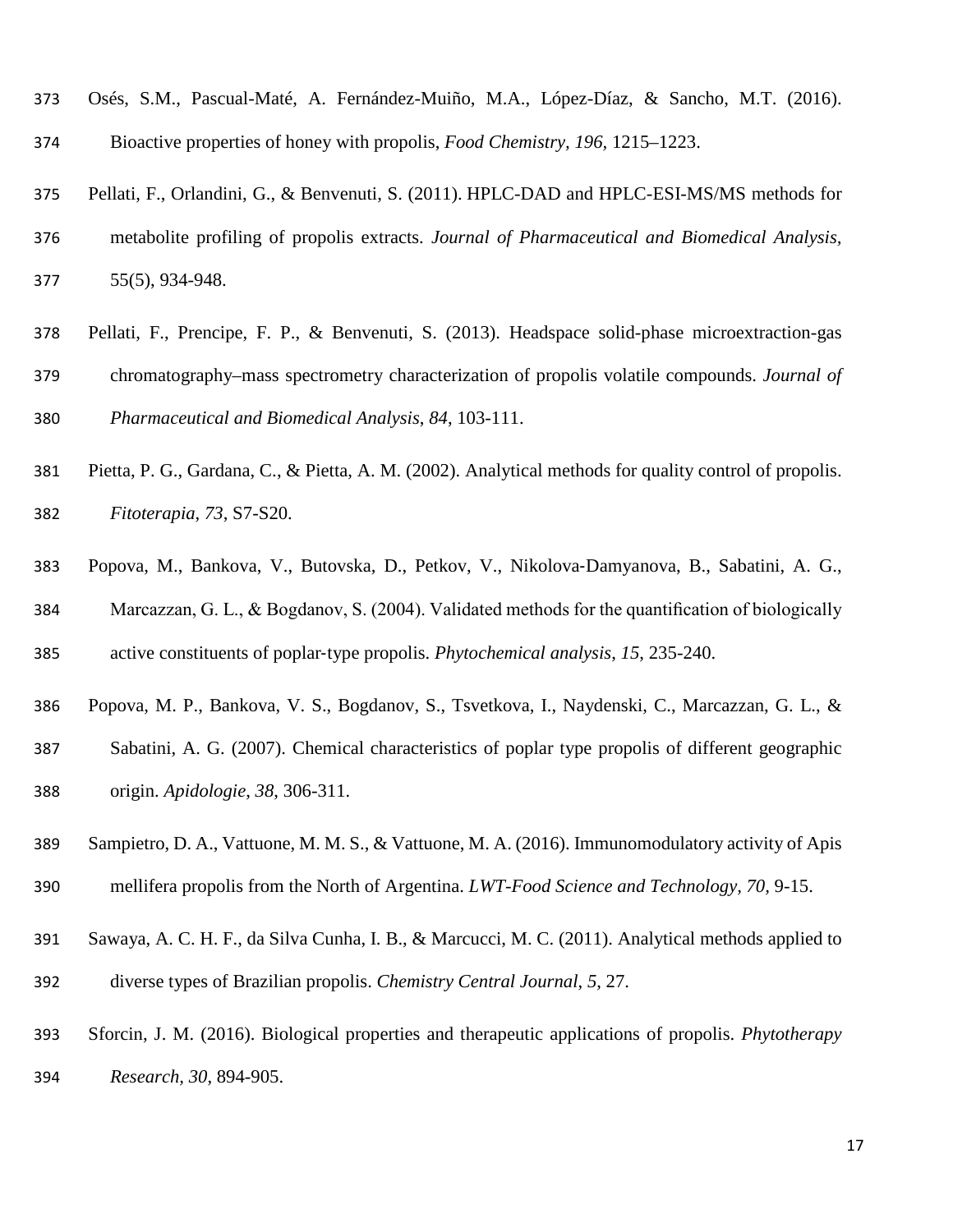- Soltani, E. K., Cerezuela, R., Charef, N., Mezaache-Aichour, S., Esteban, M. A., & Zerroug, M. M.
- (2017). Algerian propolis extracts: Chemical composition, bactericidal activity and in vitro effects
- on gilthead seabream innate immune responses. *Fish & Shellfish Immunology, 62,* 57-67.
- Stan, L., Mărghitaş, L. A., & Dezmirean, D. (2011). Quality criteria for propolis standardization. *Scientific Papers Animal Science and Biotechnologies, 44*, 137-140.
- Sun, C., Wu, Z., Wang, Z., & Zhang, H. (2015). Effect of ethanol/water solvents on phenolic profiles
- and antioxidant properties of Beijing propolis extracts. *Evidence-Based Complementary and*

*Alternative Medicine.<http://dx.doi.org/10.1155/2015/595393>*

- Trusheva, B., Trunkova, D., & Bankova, V. (2007). Different extraction methods of biologically
- active components from propolis: a preliminary study. *Chemistry Central Journal, 7*, 1-13.
- Woisky, R. G., & Salatino, A. (1998). Analysis of propolis: some parameters and procedures for chemical quality control. *Journal of Apicultural Research, 37*, 99-105.
- Yang, H., Huang, Z., Huang, Y., Dong, W., Pan, Z., & Wang, L. (2015). Characterization of Chinese crude propolis by pyrolysis–gas chromatography/mass spectrometry. *Journal of Analytical and Applied Pyrolysis, 113*, 158-164.

## **Figure Caption**

 Figure 1. Scores (A) and loading (B) plots of the two principal components of the PCA model for phenolic content (total expressed as pinocembrin/galangin and individual phenolic compounds quantified in propolis samples obtained applying three different extraction methods: double maceration (MM), double ultrasonication (UU) and maceration followed by ultrasonication (MU). Data were obtained after the combination of two extractions carried out on the same propolis sample.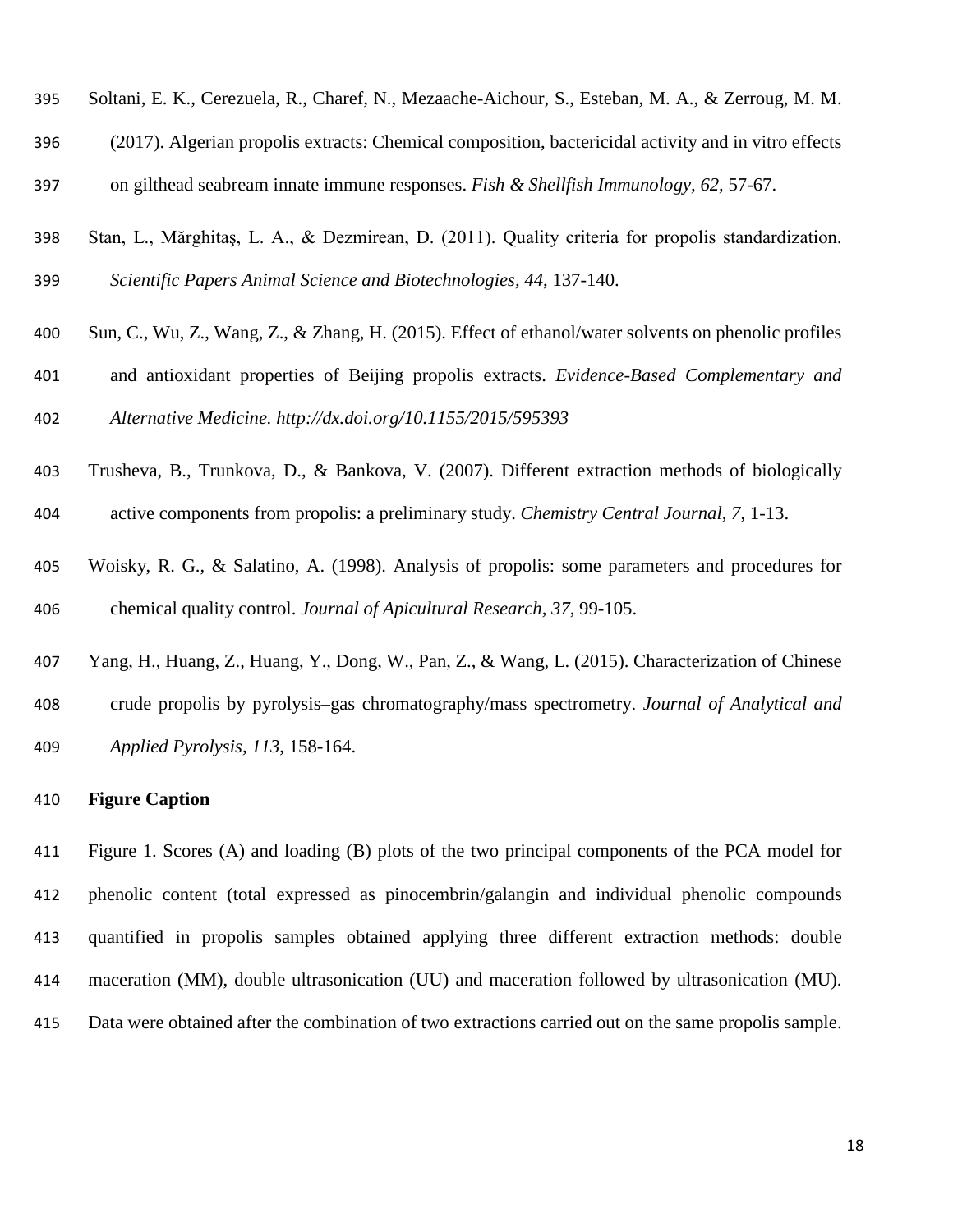**Table 1**. Yield (average percentage and standard deviation with respect to crude propolis: g balsam /100 g crude propolis) in propolis samples obtained applying three different extraction methods: double maceration (MM), double ultrasonication (UU) and maceration followed by 419 ultrasonication (MU). Data were obtained after a 1<sup>st</sup> extract, after a 2<sup>nd</sup> extract and after the combination of both extracts (1<sup>st</sup>+2<sup>nd</sup>). ANOVA results (P-value, F-ratio, and minimum and maximum LSD values) obtained for two factors: method of extraction and type of propolis.

|                                        | <b>Method of extraction</b> |                                          |           |                      |                             |           |                             |                 |              |  |
|----------------------------------------|-----------------------------|------------------------------------------|-----------|----------------------|-----------------------------|-----------|-----------------------------|-----------------|--------------|--|
|                                        | <b>MM</b>                   |                                          |           |                      | UU                          |           | MU                          |                 |              |  |
|                                        |                             | <b>Number of extraction</b>              |           |                      | <b>Number of extraction</b> |           | <b>Number of extraction</b> |                 |              |  |
|                                        | 1 <sup>st</sup>             | 2 <sup>nd</sup>                          | $1st+2nd$ | 1 <sup>st</sup>      | 2 <sup>nd</sup>             | $1st+2nd$ | 1 <sup>st</sup>             | 2 <sup>nd</sup> | $1st+2nd$    |  |
| <b>Sample 1 (Romania 1)</b> 69.6 (0.9) |                             | 6.2(0.3)                                 | 80.5(0.5) | 67.3 (1.1)           | 7.0(0.3)                    | 76.9(1.0) | 69.0(0.9)                   | 6.6(0.4)        | 79.8(2.3)    |  |
| <b>Sample 2 (Romania 2)</b> 46.5 (1.4) |                             | 4.6(0.4)                                 | 51.0(0.8) | 42.4(1.7)            | 11.2(1)                     | 54.0(1.9) | 47.0(0.8)                   | 3.9(0.4)        | 52.9(2.4)    |  |
| <b>Sample 3 (Romania 3)</b> 48.4 (1.6) |                             | 4.0(0.4)                                 | 54.5(1.5) | 42.0(3.2)            | 6.8(0.3)                    | 48.3(2.0) | 47.3(0.5)                   | 3.4(0.3)        | 51.0(2.3)    |  |
| Sample 4 (Spain 1)                     | 56.8 $(3.9)$                | 5.0(0.2)                                 | 64.0(2.9) | 50.9(1.0)            | 5.5(0.6)                    | 59.2(3.6) | 51.6(2.9)                   | 3.8(0.2)        | 56.7 $(2.5)$ |  |
| Sample 5 (Spain 2)                     | 69.4(2.3)                   | 5.0(0.4)                                 | 74.9(3)   | 66.8 (3.4)           | 11.1(1.3)                   | 75.4(1.1) | 68.1 $(0.5)$                | 4.0(0.3)        | 70.7(3.9)    |  |
| Sample 6 ( <i>Honduras</i> )           | 46.5(1.5)                   | 5.7(0.5)                                 | 55.8(2.8) | 43.1(2.9)            | 10.6(0.8)                   | 56.9(1.1) | 47.4(3.3)                   | 5.5(0.5)        | 55.3 $(3.1)$ |  |
|                                        |                             |                                          |           | <b>ANOVA RESULTS</b> |                             |           |                             |                 |              |  |
| <b>ANOVA Sample factor</b>             |                             | <b>ANOVA Method of extraction factor</b> |           |                      |                             |           |                             |                 |              |  |
| <b>P-value</b> $(0.0000)$              |                             |                                          |           |                      | <b>P-value</b> $(0.9246)$   |           |                             |                 |              |  |
|                                        |                             |                                          |           |                      |                             |           |                             |                 |              |  |

19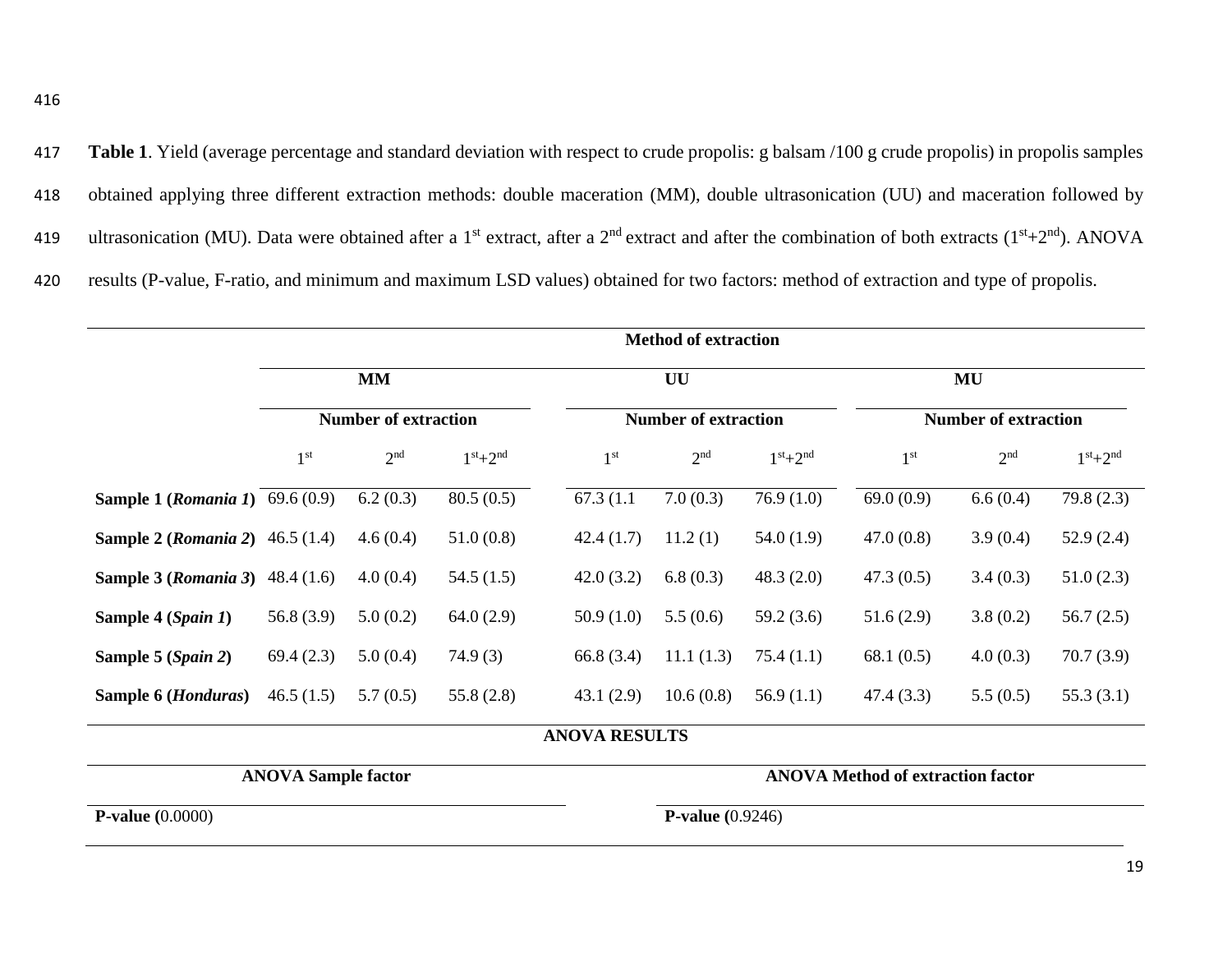| $\mathbf{F}\text{-ratio}(0.08)$   |
|-----------------------------------|
| <b>LSD</b> (average); $(min/max)$ |
| MM $(45.51)$ ; $(40.62 / 50.40)$  |
| $UU(46.32);$ $(41.23 / 51.41)$    |
| MU (44.89); (39.90 / 49.88)       |
|                                   |
|                                   |
|                                   |
|                                   |

*Samples followed by the same letter are not significantly different.*

421

422

423 **Table 2**. Total phenolic content in propolis samples obtained applying three different extraction methods: a double maceration (MM), double 424 ultrasonication (UU) and maceration followed by an ultrasonication (MU). Data are obtained after a 1<sup>st</sup> extraction, after a 2<sup>nd</sup> extraction and 425 after the combination of both extracts ( $1^{st}+2^{nd}$ ). The results are expressed as rutin (mg/g balsam), gallic acid (mg/g balsam) and a mixture of 426 pinocembrin/galangin (2:1) (mg/g balsam). ANOVA results (F-ratio and significant differences) obtained for two factors: method of extraction 427 and type of propolis.

|           | <b>Method of extraction</b> |    |
|-----------|-----------------------------|----|
| <b>MM</b> | UU                          | MU |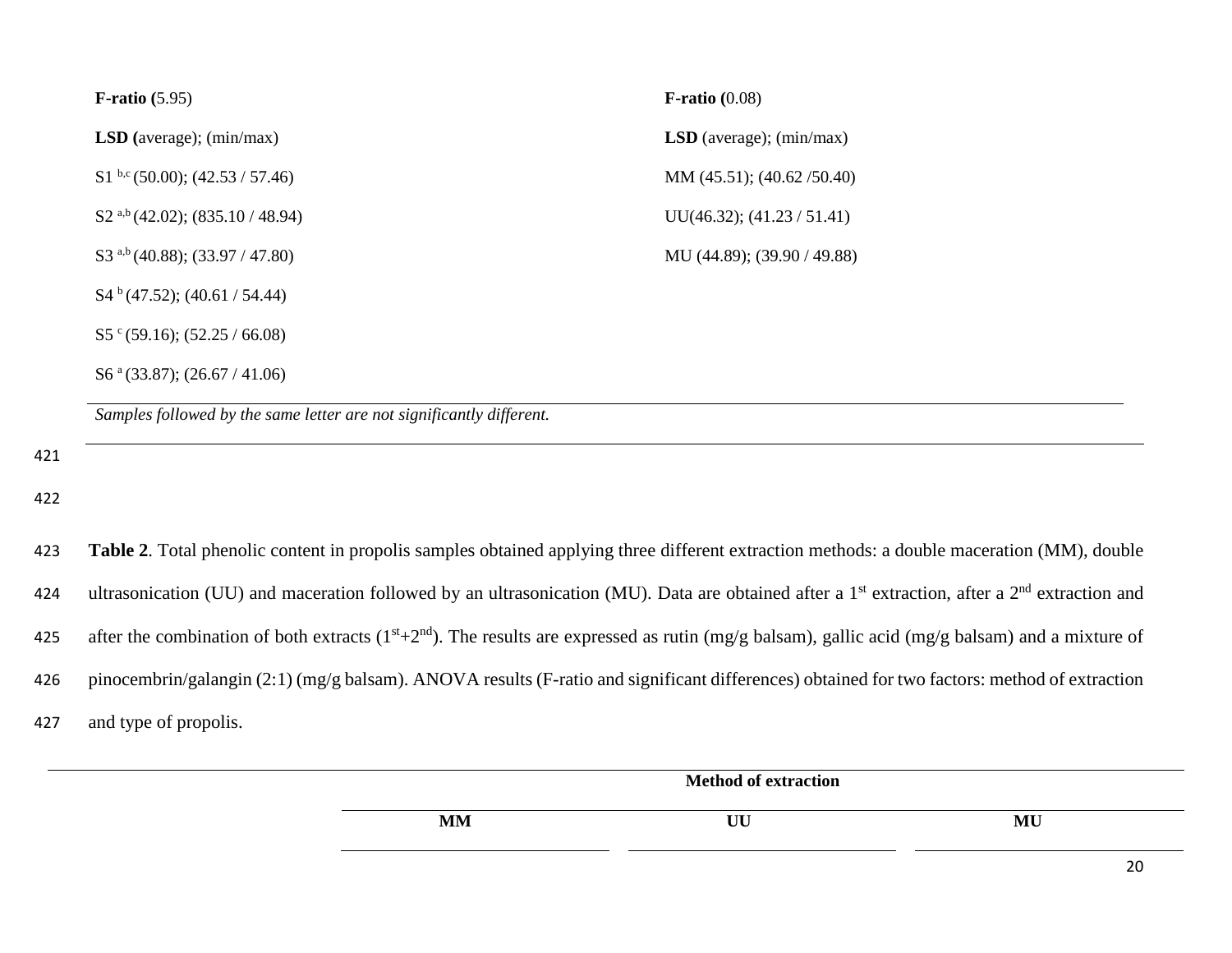|             |                               | <b>Number of extraction</b> |                 | <b>Extractor number</b> |                 |                 | <b>Extractor number</b> |                 |                 |           |
|-------------|-------------------------------|-----------------------------|-----------------|-------------------------|-----------------|-----------------|-------------------------|-----------------|-----------------|-----------|
|             |                               | $1^{\rm st}$                | 2 <sup>nd</sup> | $1st+2nd$               | 1 <sup>st</sup> | 2 <sup>nd</sup> | $1st+2nd$               | 1 <sup>st</sup> | 2 <sup>nd</sup> | $1st+2nd$ |
| Sample1     |                               |                             |                 |                         |                 |                 |                         |                 |                 |           |
| (Romania 1) |                               |                             |                 |                         |                 |                 |                         |                 |                 |           |
|             | <b>Rutin</b>                  | 554 (56)                    | 58(10)          | 584 (84)                | 547 (43)        | 62(6)           | 648 (26)                | 582 (36)        | 65(12)          | 650 (89)  |
|             | <b>Gallic acid</b>            | 249 (24)                    | 26(4)           | 264(31)                 | 246(19)         | 28(3)           | 298 (12)                | 261(16)         | 29(5)           | 293 (34)  |
|             | Pinocembrin/Galangin 265 (26) |                             | 28(5)           | 281 (36)                | 262(20)         | 30(3)           | 315(13)                 | 279(17)         | 31(5)           | 312(39)   |
| Sample 2    |                               |                             |                 |                         |                 |                 |                         |                 |                 |           |
| (Romania 2) |                               |                             |                 |                         |                 |                 |                         |                 |                 |           |
|             | <b>Rutin</b>                  | 679(17)                     | 37(1)           | 712(19)                 | 521(25)         | 127(15)         | 711 (20)                | 623(14)         | 50(5)           | 750 (14)  |
|             | <b>Gallic acid</b>            | 306(8)                      | 17(1)           | 320(8)                  | 228(11)         | 57(7)           | 319(9)                  | 281(6)          | 23(2)           | 337(6)    |
|             | Pin/galang                    | 326(8)                      | 18(1)           | 342(9)                  | 242(12)         | 61(7)           | 341(9)                  | 299(7)          | 24(2)           | 359(6)    |
| Sample 3    |                               |                             |                 |                         |                 |                 |                         |                 |                 |           |
| (Romania 3) |                               |                             |                 |                         |                 |                 |                         |                 |                 |           |
|             | <b>Rutin</b>                  | 604(18)                     | 54(3)           | 719(11)                 | 507(42)         | 79(9)           | 726(6)                  | 598 (22)        | 50(5)           | 707(11)   |
|             | <b>Gallic acid</b>            | 273(8)                      | 25(1)           | 322(5)                  | 232(19)         | 36(4)           | 327(2)                  | 271(10)         | 23(2)           | 318(5)    |
|             | Pin/galang                    | 290(8)                      | 26(1)           | 344(5)                  | 246(20)         | 38(4)           | 349(3)                  | 288 (10)        | 24(3)           | 339(5)    |
| Sample 4    |                               |                             |                 |                         |                 |                 |                         |                 |                 |           |

*(Spain 1)*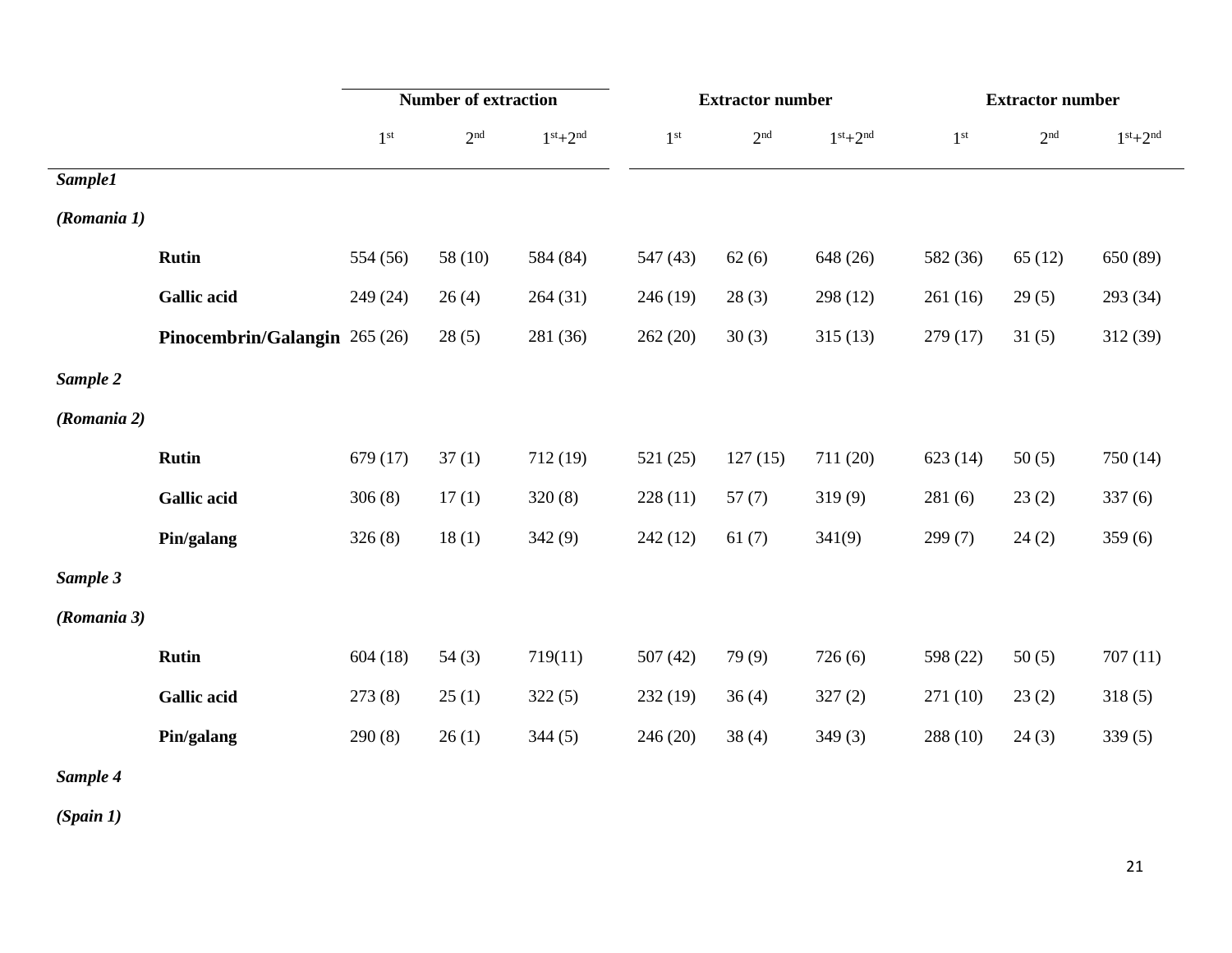| <b>P-value (0.0000)</b><br><b>P-value</b> (0.0000) |                            | <b>P-value (0.0000)</b> |                      | P-value (0.9263) |                      | <b>P-value (0.9314)</b> |                                          | P-value (0.9312) |                      |          |
|----------------------------------------------------|----------------------------|-------------------------|----------------------|------------------|----------------------|-------------------------|------------------------------------------|------------------|----------------------|----------|
| Rutin                                              | Gallic acid                |                         | Pinocenbrin+galangin |                  | Rutin                |                         | Gallic acid                              |                  | Pinocenbrin+galangin |          |
|                                                    | <b>ANOVA Sample factor</b> |                         |                      |                  |                      |                         | <b>ANOVA</b> Method of extraction factor |                  |                      |          |
|                                                    |                            |                         |                      |                  |                      |                         |                                          |                  |                      |          |
|                                                    |                            |                         |                      |                  | <b>ANOVA RESULTS</b> |                         |                                          |                  |                      |          |
| 428                                                |                            |                         |                      |                  |                      |                         |                                          |                  |                      |          |
|                                                    | Pin/galang                 | 62(7)                   | 16(4)                | 86(3)            | 72(7)                | 14(1)                   | 99 (14)                                  | 67(5)            | 11(2)                | 85(3)    |
|                                                    | <b>Gallic acid</b>         | 60(7)                   | 15(3)                | 84(3)            | 69(7)                | 13(1)                   | 97(13)                                   | 65(4)            | 10(2)                | 83(3)    |
|                                                    | Rutin2                     | 126(16)                 | 33(4)                | 169(7)           | 144(15)              | 29(2)                   | 192(27)                                  | 136(10)          | 22(5)                | 163(6)   |
| (Honduras)                                         |                            |                         |                      |                  |                      |                         |                                          |                  |                      |          |
| Sample 6                                           |                            |                         |                      |                  |                      |                         |                                          |                  |                      |          |
|                                                    | Pin/galang                 | 386(11)                 | 28(0)                | 471 (22)         | 306(41)              | 35(0)                   | 471 (25)                                 | 446 (31)         | 24(0)                | 505(22)  |
|                                                    | <b>Gallic acid</b>         | 363(10)                 | 26(0)                | 442(0)           | 286 (38)             | 33(0)                   | 442 (23)                                 | 419 (29)         | 22(0)                | 474 (21) |
|                                                    | <b>Rutin</b>               | 801 (22)                | 59(1)                | 981 (46)         | 840 (86)             | 74(1)                   | 981 (52)                                 | 927(65)          | 49(1)                | 1052(47) |
| (Spain 2)                                          |                            |                         |                      |                  |                      |                         |                                          |                  |                      |          |
| Sample 5                                           |                            |                         |                      |                  |                      |                         |                                          |                  |                      |          |
|                                                    | Pin/galang                 | 306(11)                 | 29(1)                | 378 (11)         | 298 (24)             | 21(3)                   | 330(25)                                  | 332(41)          | 21(1)                | 370(11)  |
|                                                    | <b>Gallic acid</b>         | 286(10)                 | 27(1)                | 353 (10)         | 279 (22)             | 20(2)                   | 305(24)                                  | 311(38)          | 20(1)                | 347(10)  |
|                                                    | <b>Rutin</b>               | 638 (23)                | 60(3)                | 792 (23)         | 620(51)              | 44(6)                   | 701 (54)                                 | 692 (88)         | 44(3)                | 774 (23) |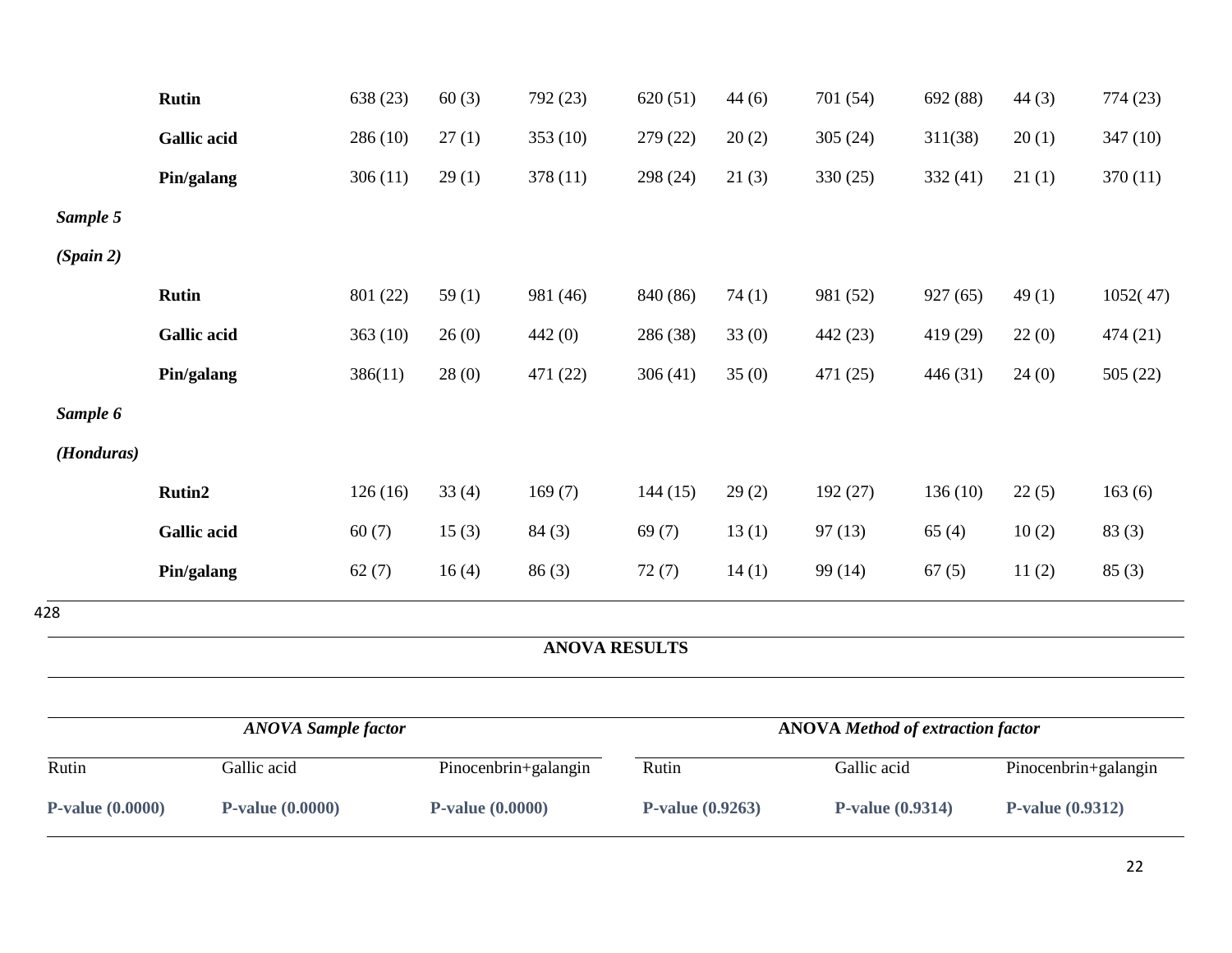| <b>F-ratio (13.88)</b>          | <b>F-ratio (13.39)</b>       | <b>F-ratio (13.58)</b>          | $F$ -ratio $(0.08)$ | $F$ -ratio $(0.07)$ | $F$ -ratio $(0.07)$ |
|---------------------------------|------------------------------|---------------------------------|---------------------|---------------------|---------------------|
| <b>LSD</b>                      | <b>LSD</b>                   | <b>LSD</b>                      | <b>LSD</b>          | <b>LSD</b>          | <b>LSD</b>          |
| $S1^b(382)$ (297/466)           | $S1^b(172)$ (134/210)        | S1 <sup>b</sup> (183) (143/224) | MM (417) (344/490)  | MM (188) (155/221)  | MM (200) (165/235)  |
| $S2^{b,c}$ (465) (355/575)      | $S2^{bc}$ (209) (160/259)    | $S2^{b,c}$ (223) (170/276)      | UU (413) (340/485)  | UU (187) (162/228)  | UU (199) (164/233)  |
| $S3b(449)$ (338/559)            | $S3^b(202)$ (153/252)        | S3 <sup>b</sup> (216)(163/269)  | MU (432) (360/504)  | MU (195) (154/219)  | MU (207) (173/242)  |
| $S4^{b,c}$ (508) (398/619)      | $S4^{bc}$ (229) (179/278)    | $S4^{b,c}$ (244) (191/297)      |                     |                     |                     |
| S5 <sup>c</sup> (618) (508/728) | $S5^{\circ}$ (278) (228/328) | $S5^{\circ}$ (296) (243/349)    |                     |                     |                     |
| $S6^a(101)$ (7/186)             | $S6^a(49)$ (11/87)           | $S6^a(51)(10/91)$               |                     |                     |                     |

 $429$ 

430

431